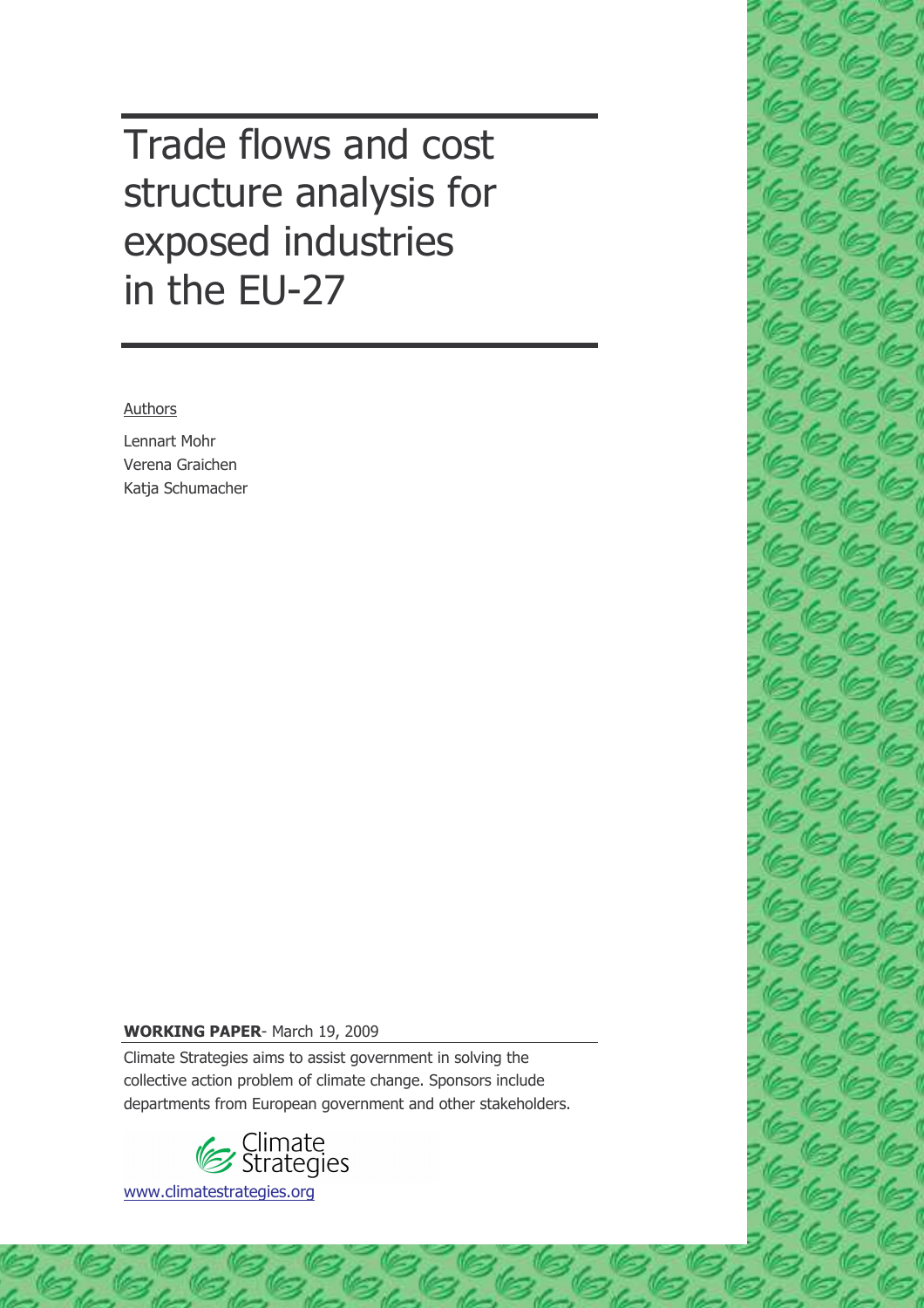### This Working Paper is part of the Climate Strategies Project "Tackling Leakage in a World of Unequal Carbon Prices Project".

#### **Contributing Authors**

| Lennart Mohr     | Öko-Institut e.V. |                                                                                                  |
|------------------|-------------------|--------------------------------------------------------------------------------------------------|
| Verena Graichen  | Öko-Institut e.V. | LA Oko-Institut e.V.<br>Institut für angewandte Ökologie<br><b>Institute for Applied Ecology</b> |
| Katja Schumacher | Öko-Institut e.V. |                                                                                                  |

### Öko-Institut e.V.

Büro Berlin Novalisstraße 10 D-10115 Berlin Tel.: (030) 280 486-80 Fax: (030) 280 486-88

Geschäftsstelle Freiburg Merzhauser Straße 173 D-79100 Freiburg Tel.: (0761) 4 52 95-0 Fax (0761) 4 52 95-88

Büro Darmstadt Rheinstraße 95 D-64295 Darmstadt Tel.: (06151) 81 91-0 Fax (06151) 81 91-33

http://www.oeko.de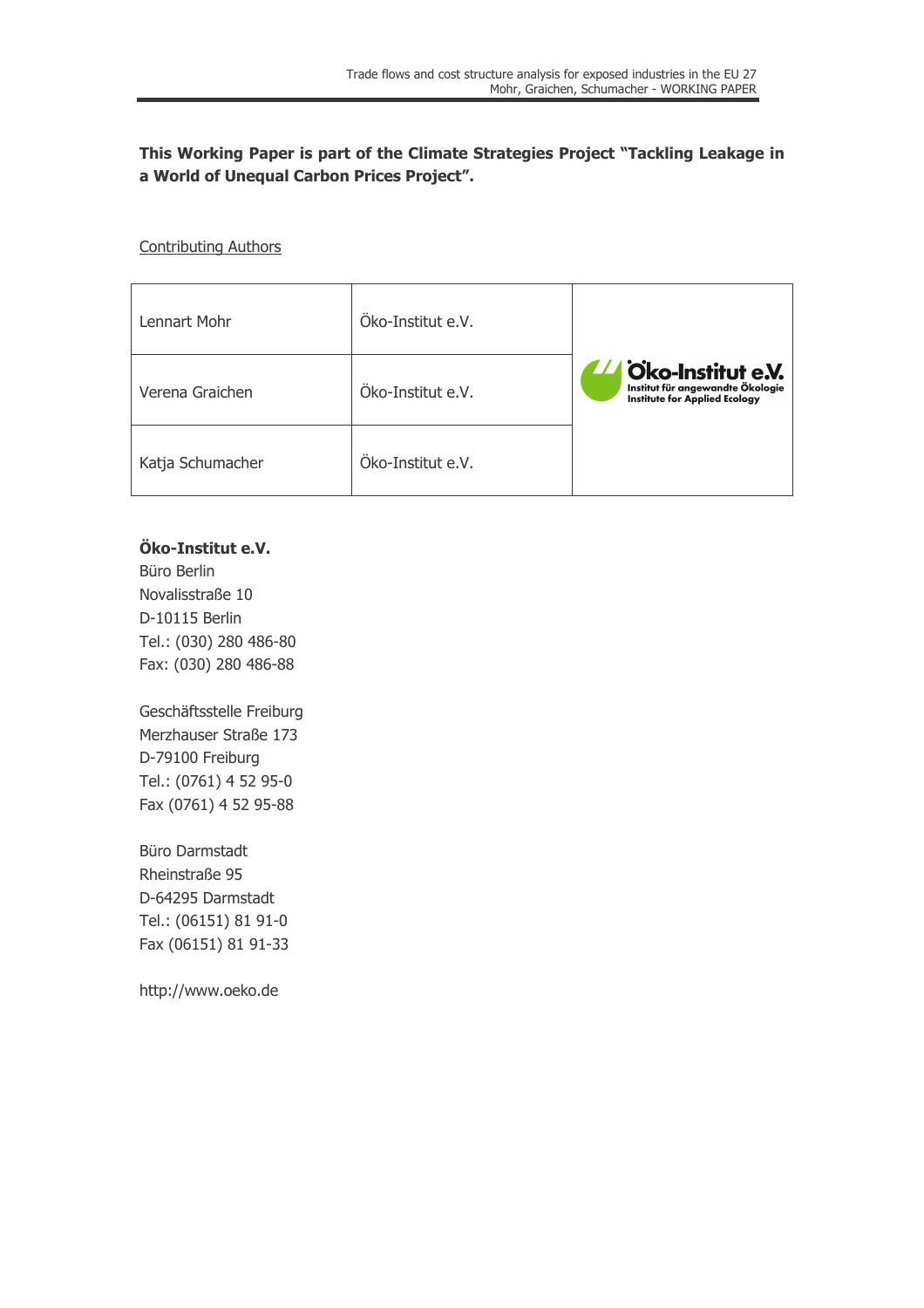# Trade flows and cost structure analysis for exposed industries in the **EU-27**

### **Table of Contents**

| $\mathbf{1}$ |                  |                                                                         |  |  |  |  |  |  |  |  |  |  |
|--------------|------------------|-------------------------------------------------------------------------|--|--|--|--|--|--|--|--|--|--|
| $\mathbf{2}$ |                  |                                                                         |  |  |  |  |  |  |  |  |  |  |
| 3            |                  |                                                                         |  |  |  |  |  |  |  |  |  |  |
|              | 3.1              |                                                                         |  |  |  |  |  |  |  |  |  |  |
|              | $3.2^{\circ}$    |                                                                         |  |  |  |  |  |  |  |  |  |  |
|              | 3.3 <sub>1</sub> |                                                                         |  |  |  |  |  |  |  |  |  |  |
|              | 3.4              |                                                                         |  |  |  |  |  |  |  |  |  |  |
|              | 3.5              |                                                                         |  |  |  |  |  |  |  |  |  |  |
|              |                  |                                                                         |  |  |  |  |  |  |  |  |  |  |
|              |                  |                                                                         |  |  |  |  |  |  |  |  |  |  |
|              |                  |                                                                         |  |  |  |  |  |  |  |  |  |  |
|              |                  | Annex B: Ranking by trade volume of the six main non-EU partners in the |  |  |  |  |  |  |  |  |  |  |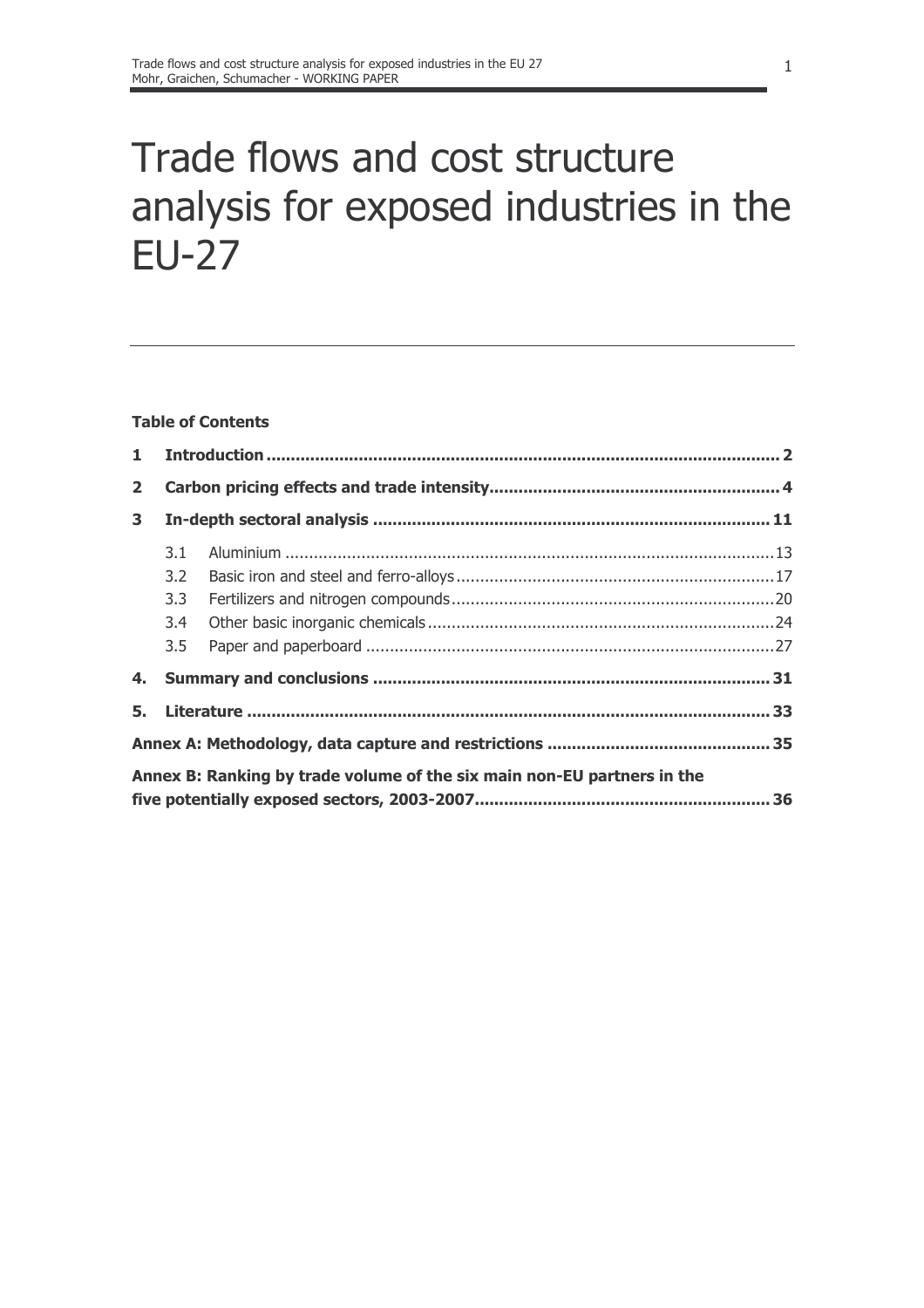### $\mathbf{1}$ Introduction

The EU proposal on the improvement and extension of the current EU Directive on Emissions Trading (2003/87/EC) provides a number of criteria to be taken into account to determine the risk of 'carbon leakage', i.e. (re)location of greenhouse gas emitting activities from the EU to third countries where industry is not subject to carbon constraints and thereby increasing global emissions. These include:

- Increase in production costs induced by the EU Emissions Trading Scheme (ETS).
- High trade intensity with non-EU countries.
- The extent to which it is possible to reduce emissions or electricity consumption.
- Ability to pass increased costs, i.e. market structure, international competition etc.  $\bullet$
- Profit margins as potential indicator of long-run investment and/or relocation  $\bullet$ decisions.
- The effect of energy and climate policy outside the EU.  $\bullet$

These criteria determine the extent to which it is possible for a sector or sub-sector concerned to pass on the cost of the required allowances in product prices without significant loss of market share to less carbon efficient installations outside the Community.

In this paper, we focus on the criteria of exposure to international competition and cost structure of a number of selected sectors. These include those sectors that have been identified in previous studies covering Germany, UK and the Netherlands to be most likely exposed to distortions in competitiveness due to both high EU ETS induced costs increase and high trade intensity (see chapter 2). In the analysis of carbon pricing effects, a particular distinction is made between direct and indirect cost effects of the EU ETS. Direct costs are related to emissions for which operators are obliged to surrender EU allowances for, i.e. energy and process emissions. The analysis of increases in indirect costs is limited to the most relevant case, i.e. effects of higher electricity prices. Indirect cost increases are considered to be more challenging to tackle as emissions occur in upstream processes and the CO2 price share in increased electricity prices is difficult to determine.

These analyses have shown that distortion of competitiveness is likely for a small number of sectors only, including to a varying extent the production of aluminium, basic iron and steel and ferro-alloys, fertilizers and nitrogen compounds, other basic inorganic chemicals and paper and paperboard.

To that effect, we conduct an in-depth sectoral analysis for each of the sectors under consideration. In a first step, this includes a description of the production processes along the value chain, of the input structure with its main inputs and the energy use. Furthermore, an analysis of the cost components is conducted for several countries within the EU.

In a second step, we analyze the trade flows of these sectors for the aggregate European Union (EU-27) as it is foreseen in the current proposal for the EU emissions trading directive, as voted in the European Parliament on the 17 December 2008 (European Parliament 2008). The analysis serves to determine the position in the international market. We calculate the trade intensities and identify the main trading partners and rank them according to trade activity over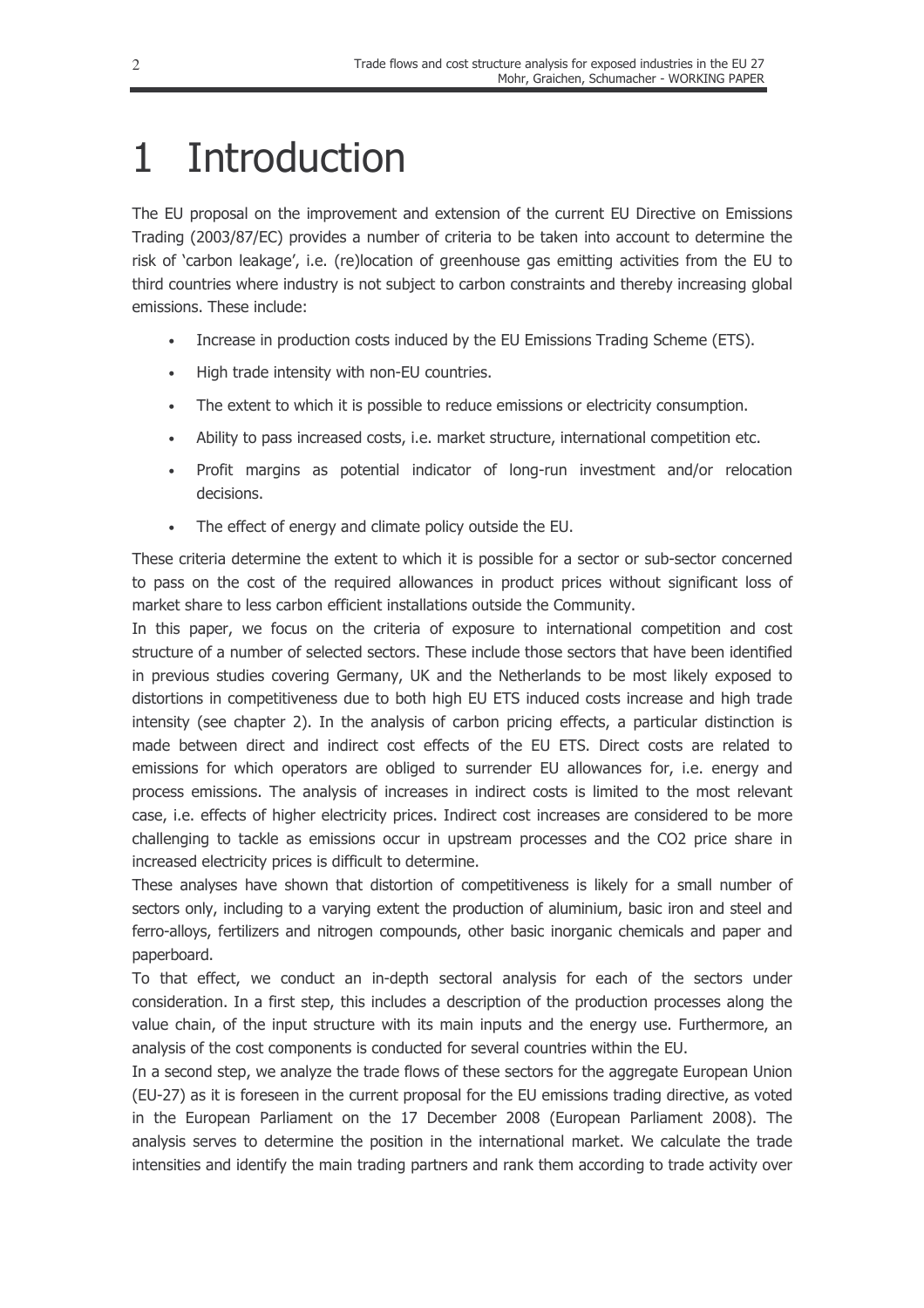the past five years. Furthermore, the trade structure of imports and exports is looked at. Throughout, the methodology, data capture and restrictions particularly with respect to data classification and conversion have to be borne in mind (see Annex A).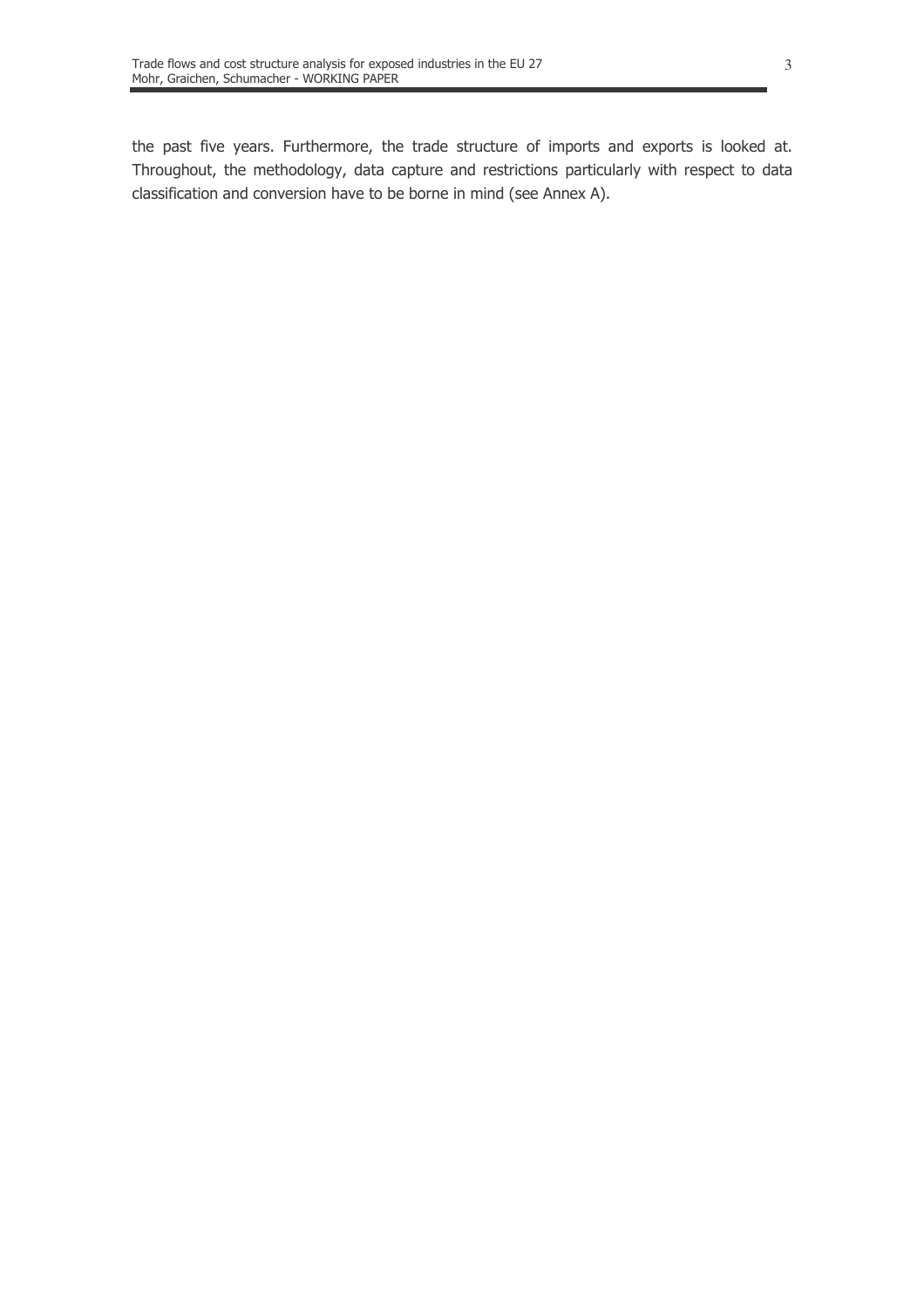## 2 Carbon pricing effects and trade intensity

The proposal of the revised EU emissions trading directive (European Parliament 2008) includes a definition on when a sector or sub-sector is deemed to be exposed to a significant risk of carbon leakage and therefore may qualify to benefit from support measures such as free allocation or financial compensation. Two criteria are established: first, the sum of direct and indirect additional costs induced by the ETS, calculated as proportion of the gross value added (GVA), equals or exceeds 5% and sec-ond, the non-EU trade intensity is above 10%.

 $\label{eq:rad} Trade Intensity = \frac{Express_{regional} + imports_{regional}}{turnover + imports_{total}}$ 

The trade intensity indicator relates the sum of traded goods (value of imports  $+$  ex-ports) to total market supply (annual turnover + total imports) in the EU as a whole. Additionally, a sector or sub-sector is deemed exposed if either the sum of direct and indirect cost is at least 30% or if the non-EU trade intensity is above 30%.

Recently, several studies have been conducted on the potential effects of the EU ETS on competitiveness. The results of four studies focussing on different countries/the EU are compared in this chapter: Graichen et al. (2008) (Germany), Hourcade and Neuhoff et al. (2007) (UK), de Bruyn et al. (2008) (Netherlands) and the European Commission (2008a & 2008b) (EU 27). As the studies on the UK, Germany and the Netherlands were published before the proposal of the directive, they relate to different thresholds or slightly different criteria.

The studies of Hourcade and Neuhoff et al. (2007) for the UK and of Graichen et al. (2008) on Germany are based on identical criteria and carried out for industrial sectors at 4-digit level in the NACE classification. De Bruyn et al. (2008) use two to four digits, whereas the Commission Services (2008) assess products based on one or more sub-sectors at 8-digit level.

The analyses of direct and indirect cost effects for the UK and Germany are based on the concept of 'value at stake'. The maximum value at stake is defined as the sum of potential direct and indirect costs in relation to the gross value added (GVA) of a given industrial sector.

The country studies assume an average EU allowance price of 20 Euro per tonne of CO2, whereas the EU study applies 30 Euro for the analysis. Indirect costs are calcu-lated by multiplying the electricity consumption of an industrial sector and the estimated pass-through of CO2 costs to electricity prices. Direct costs of an industrial sector de-pend on the emission intensity of production. Energy emissions are calculated using fuel input and emission factors. Process emissions for Germany are based on data from the German GHG inventory for the following sectors: cement; lime, fertilizers and aluminium; process emissions for the UK are estimated based on direct and indirect emissions for Climate Change Agreement installations published by DEFRA. Direct and indirect costs are presented as shares of gross value added at market prices.

The analysis for 2005 shows that for most industrial sectors covered by the EU ETS the maximum gross value added at stake is below 2% in Germany. For those sectors with a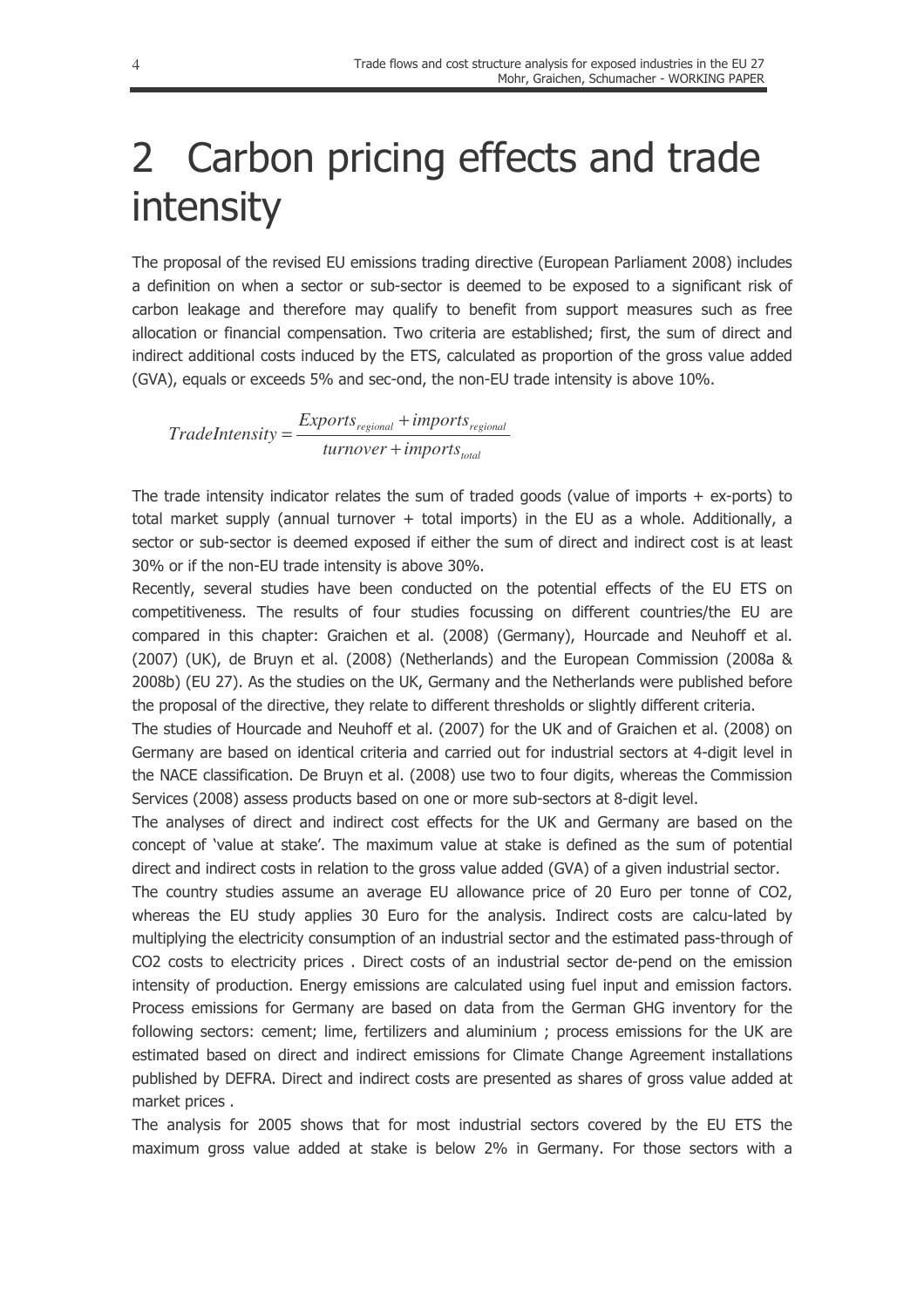maximum value at stake of 2% or more, Figure 1 shows their value at stake in relation to their share in GDP.



Figure 1 Value at stake relative to GDP (Germany, 2005)

For those sectors for which the potential value at stake depends mostly on the increase of electricity prices (indirect CO2 costs), a change in allocation rules would not solve the potential production cost increase these sectors are facing. This refers to the production of aluminium, paper, other basic inorganic chemicals or veneer sheets, plywood, laminboard, particle and fibre board production. The directive therefore foresees the possibility of temporary compensation by EU Member States of certain installations "which have been determined to be exposed to a significant risk of carbon leakage related to greenhouse gas emissions passed on in electricity prices for these costs" (European Parliament 2008).

For those sectors with high direct CO2 costs, it must be borne in mind that the maxi-mum value at stake is based on the assumption of full auctioning of emissions allowances. Direct costs (red bars) could be lower if part or all of the allowances were allocated for free, depending on whether, and to what extent, the concept of opportunity costs is applied.

Source: Graichen et al. (2008)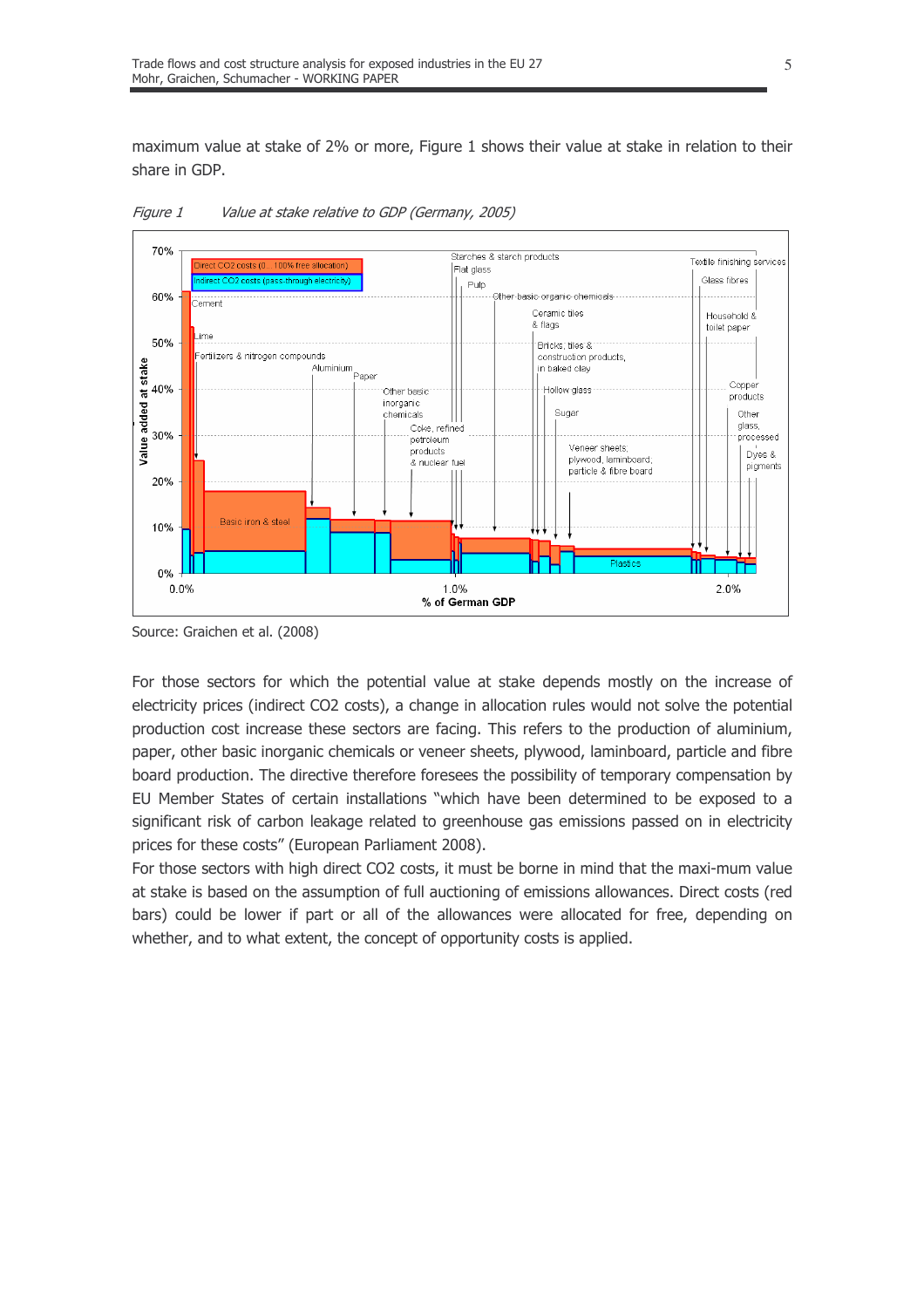

Figure 2 Trade intensity and maximum value at stake (relative to GVA) for German sectors

Note: Assuming 20 EUR/t CO2 carbon price, and corresponding 19 EUR/MWh electric-ity price increase, 2005 data.

Source: Graichen et al. (2008)

The trade intensity indicator used relates the sum of traded goods with countries out-side of the EU to total market supply (the sum of domestic production and total imports of the country under consideration). Figure 2 and Figure 3 provide an assessment of the potential cost increase (value at stake) and the trade intensity for a number of EU ETS sectors in Germany and the UK. The lower end of each bar depicts the indirect cost increase from anticipated electricity price increases with the ETS, relative to gross value added (GVA). The upper end of each bar reflects in addition the direct cost in-creases relative to GVA, due to CO2 emissions in combustion and process. The horizontal axis shows the trade intensity with non-EU countries of each of these sectors.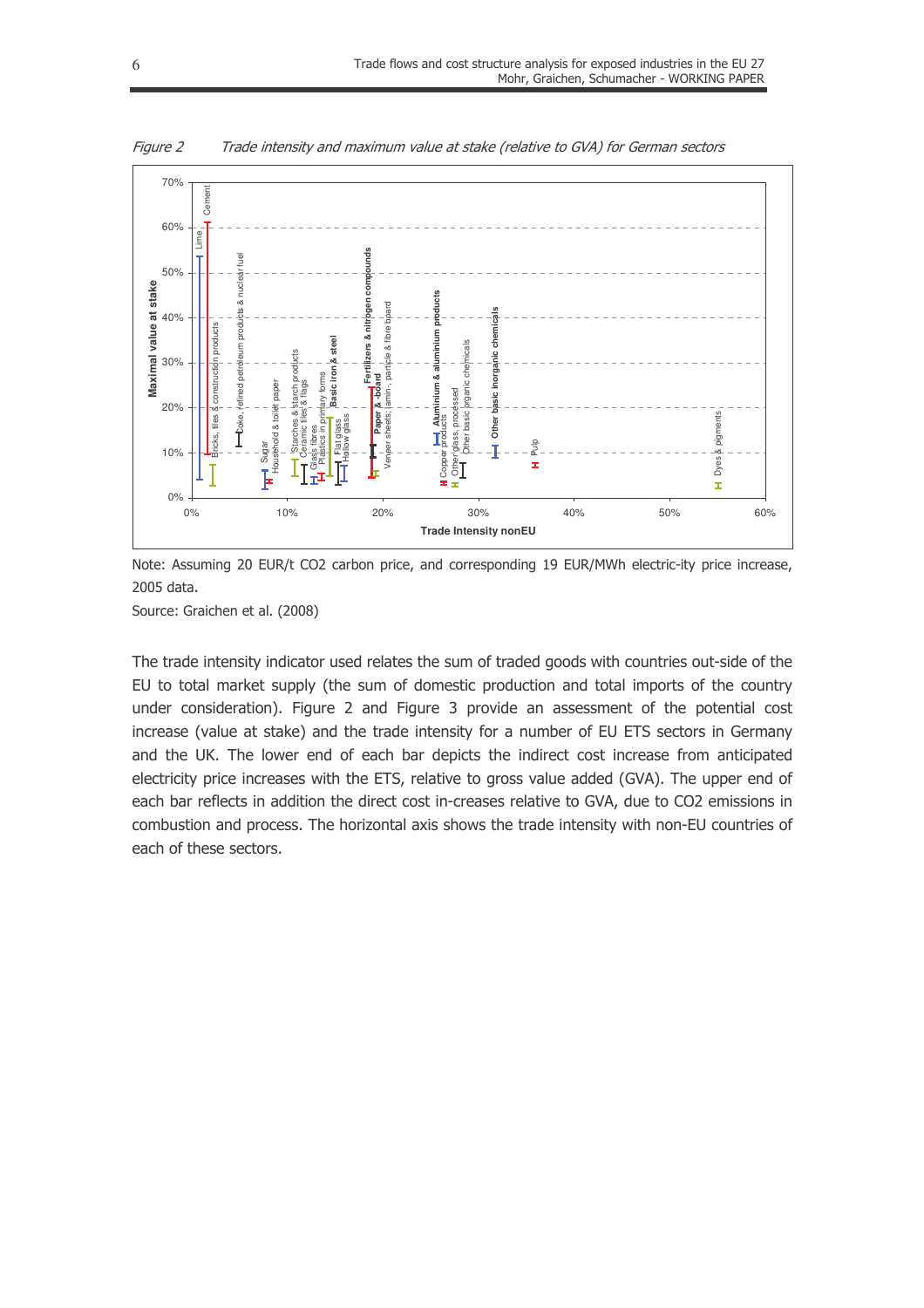

Figure 3 Trade intensity and maximum value at stake (relative to GVA) for UK sectors

Note: Assuming 20 EUR/ t CO2 carbon price, and corresponding 10 EUR/MWh electric-ity price Increase, 2004 data.

Source: Graichen et al. (2008), adapted from Hourcade and Neuhoff et al. (2007)

The analysis of trade intensities and value at stake shows that, in 2004/2005, a small number of sectors may in fact be exposed to distortions in competitiveness due to both high trade intensity and high value at stake (values over 10% for both criteria). For Ger-many, these may include the production of "basic iron and steel"; "fertilizers and nitro-gen compounds"; "paper and paperboard"; "aluminium and aluminium products" and "other basic inorganic chemicals". In the UK, "paper and paperboard" as well as "other basic inorganic chemicals" show lower values at stake because of lower carbon intensity in the electricity sector and may thus be less likely to be exposed to distortions. At the same time, in the UK, trade intensity with non-EU countries is higher than in Ger-many, therefore additional sectors may be considered at risk in the UK only. This in-cludes "refined petroleum products". For almost all sectors, the direct ETS costs are the driving factor, with the exception of aluminium as well as to a lesser extent paper and paperboard and other basic inorganic chemicals, which stand out in terms of indirect impact.

A number of other sectors reveal a high intensity of trade but low value at stake, which implies that the increase in product costs due to the EU ETS is relatively small and negative effects on competitiveness may not be likely. Similarly, sectors with high EU ETS related cost effects but low trade intensity are not expected to be significantly threatened by distortions in international competitiveness.

For the sectors that reveal high values at stake and high trade intensities, market positions are likely to change under the EU ETS due to increased production costs and high exposure to international competition. Firms may need to adjust their activities which may involve shifting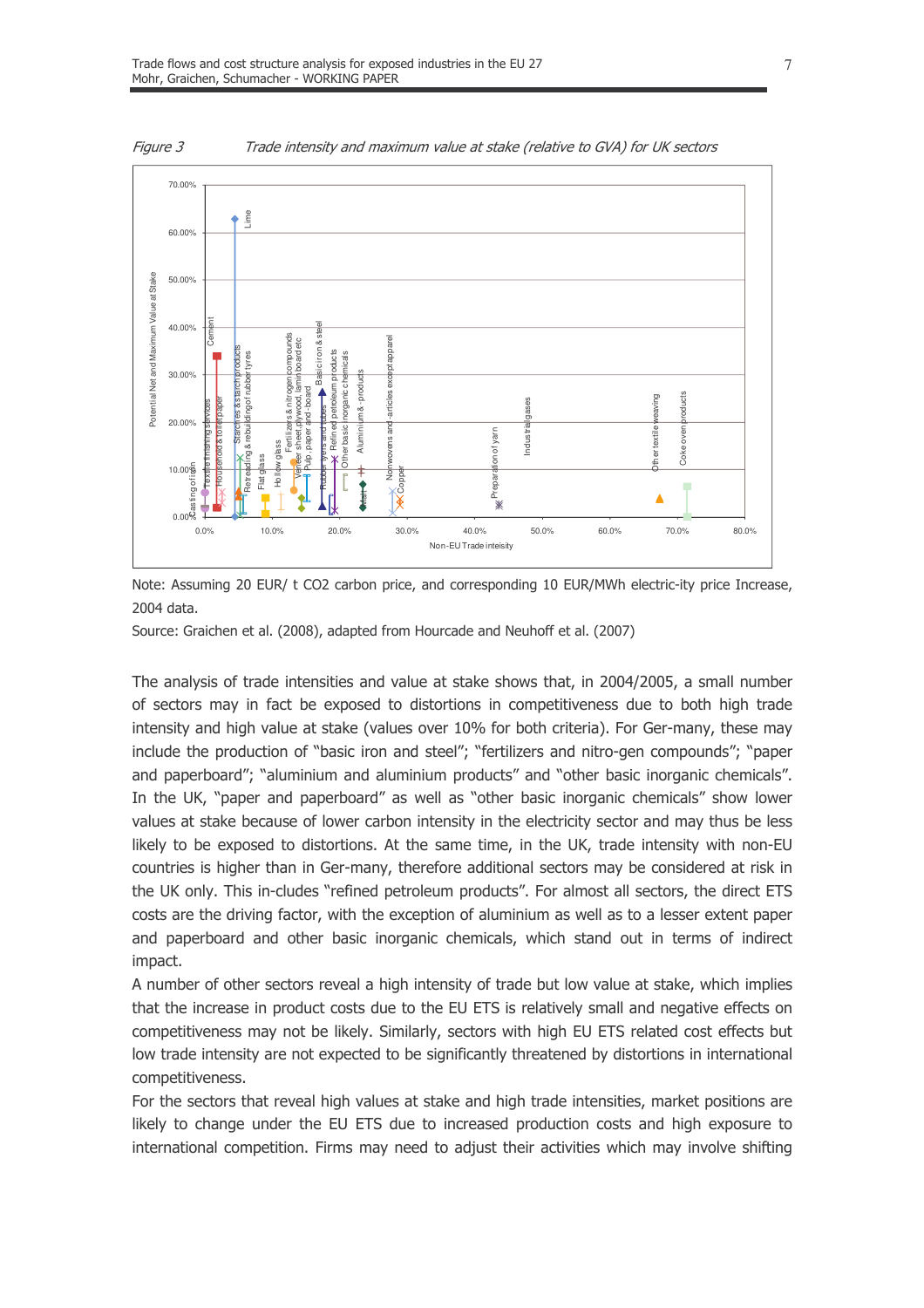production - or even relocating their business activity - to countries without comparable mitigation policies, which would imply carbon leakage.

Finally, when deciding on which sectors are highly exposed to possible distortions in competitiveness and which measures should be implemented to address competitive-ness and leakage it should be kept in mind that CO2 costs are only one of multiple factors affecting companies' production and investment decisions. Other factors that may deserve detailed investigation include product differentiation and market segmentation within a sector (including specialty products), close cooperation with domes-tic/European partners and intra-firm trade, differences across countries in the costs for labor and other input factors, in infrastructure quality, transportation costs, political and legal environment, or exchange rate risks.





Note: Assuming 20 EUR/ t CO2 carbon price, and 14 EUR/MWh electricity price in-crease. Source: de Bruyn et al. (2008)

A recent study conducted for the Netherlands (de Bruyn et al. 2008) also assesses the direct and indirect costs increase in response to the EU ETS (see Figure 4). Their methodology differs slightly as they relate ETS cost increases to total costs for each sector. This generally implies smaller scale cost effects. Nonetheless, they reveal similar results. The five sectors with highest total costs increase are cement, fertilizers, iron and steel, aluminium and inorganic chemicals. For the first three sectors, the direct ETS costs are the driving factor, for the latter two it is again the indirect ETS costs. This study, however, uses a broader classification of sectors ranging from two to four digit resolutions. The broader sector classification may therefore mask the higher or lower impacts experienced at sub-sector levels.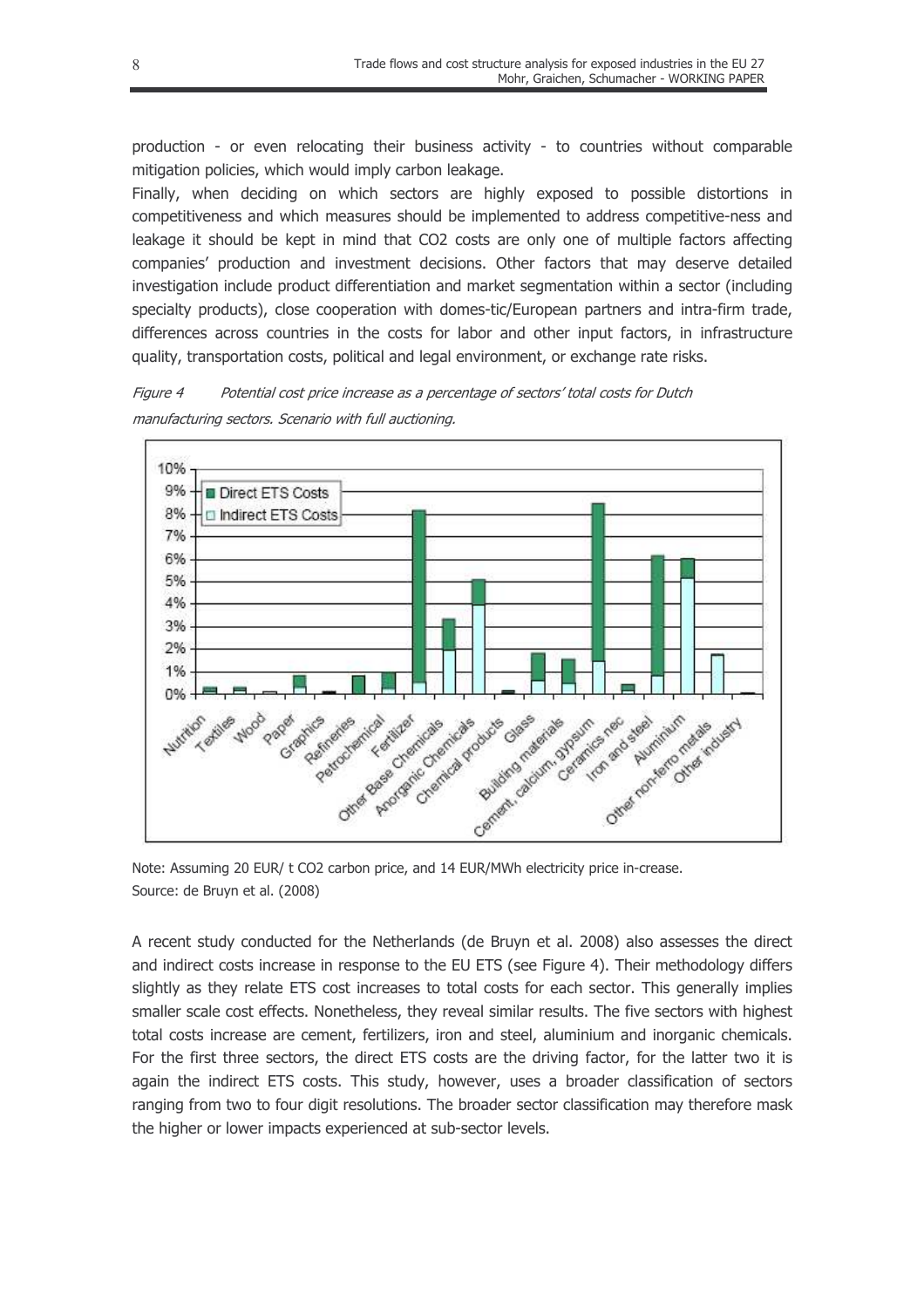Eventually, the Commission Services have presented their methodology and preliminary results (European Commission 2008a & 2008b) for the EU 27 as a whole. The analysis of potentially exposed sectors follows a comparable approach, i.e. trade intensity in conjunction with direct and indirect ETS effects. However, a carbon price of 30 EUR per tonne of CO2 in combination with a full pass-through of the allowance costs to electricity prices is assumed, which implies higher CO2 cost effects. The methodology differs slightly in the way that they relate the industries' additional costs to product prices, which generally implies smaller effects compared to an assessment based on GVA.

For a range of selected products a combination of official and industry data has been used to allow for a more disaggregated level of analysis. In general, the higher disaggregation might imply much different effects for single products compared to their sector aggregate. Notably, different production processes relate to very distinct CO2 costs. Nevertheless, this approach reveals comparable results for single products which be-long to the industry classes named above (see Table 1, values for products belonging to the five sectors identified beforehand). Furthermore, these results include at upper positions also products of the sectors cement, ceramic and pulp.

The comparison of the four studies shows that even though methodologies, price assumptions and geographic coverage differ between the studies some sectors can be identified as deemed at risk for carbon leakage. These include the sectors covered in this study, i.e. production of aluminium, basic iron and steel and ferro-alloys, fertilizers and nitrogen compounds, other basic inorganic chemicals and paper and paperboard. For other sectors the result depends on the thresholds and the price assumptions chosen as these relate directly to the CO2 induced price increase.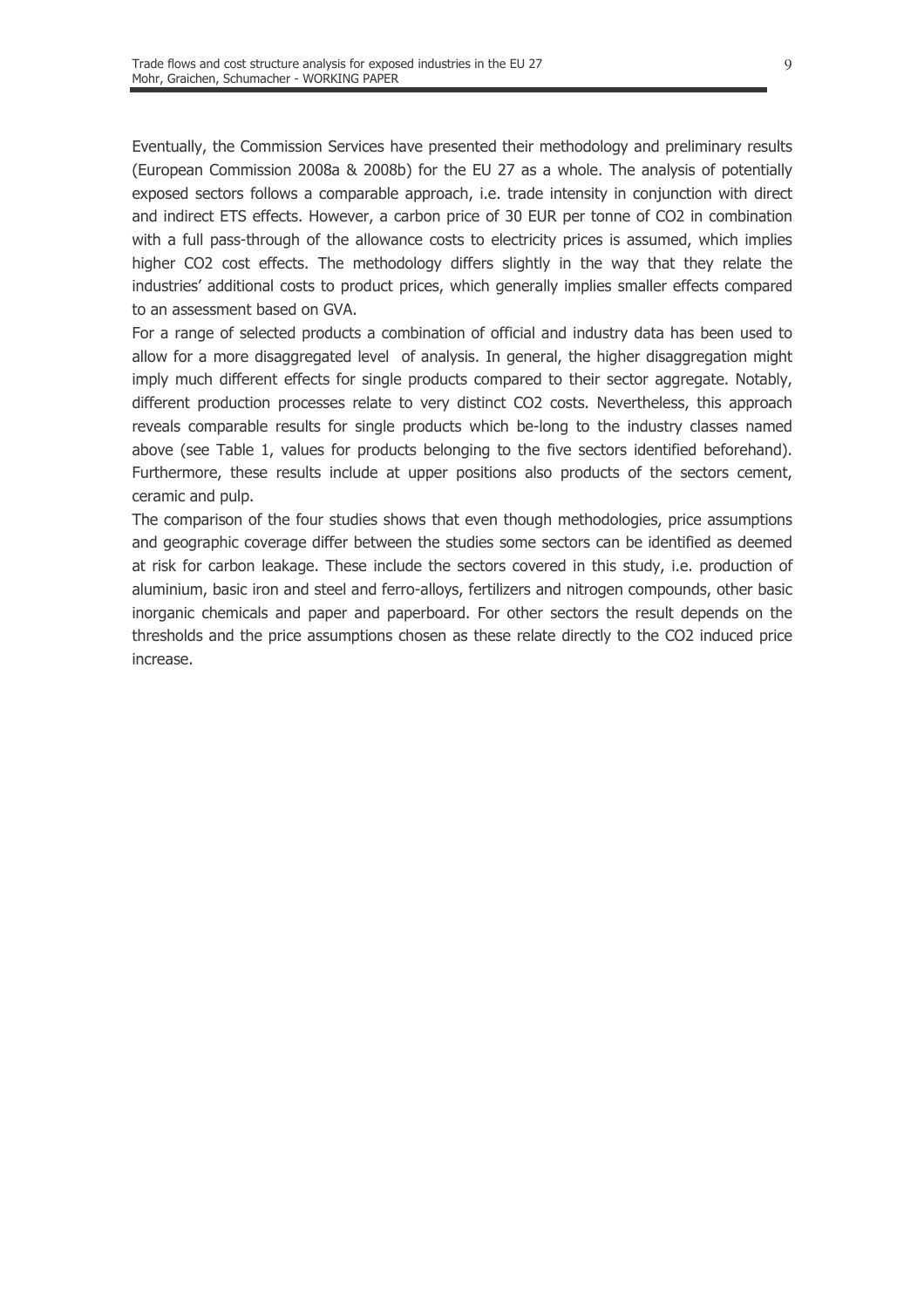|                   |                                                                                                      |                                                |                                                                                          | <b>Total CO2</b> |          |
|-------------------|------------------------------------------------------------------------------------------------------|------------------------------------------------|------------------------------------------------------------------------------------------|------------------|----------|
|                   |                                                                                                      |                                                |                                                                                          | cost/price       |          |
|                   |                                                                                                      |                                                |                                                                                          | ratio (year      | $(X+M)$  |
| Sector            | <b>PRODCOM</b>                                                                                       | Product                                        | <b>Process</b>                                                                           | average)         | $/(P+M)$ |
| chemicals         | 24131111                                                                                             | Chlorine                                       |                                                                                          | 35%              | N/A      |
| chemicals         | 24153030, 24153030                                                                                   | ammonium nitrate                               | integrated process of AN starting from<br>ammonia from steam reforming of<br>natural gas | 25%              | 16%      |
| chemicals         | 24151075, 24151077                                                                                   | ammonia                                        | steam reforming (83%); partial<br>oxidation (16.5%); water electrolysis<br>$(0.5\%)$     | 22%              | N/A      |
| chemicals         | 24131111                                                                                             | Chlorine                                       | Mercury + Diaphragm + Membrane                                                           | 16%              | N/A      |
| chemicals         | 241315                                                                                               | Sodium hydroxide                               | Mercury + Diaphragm + Membrane                                                           | 5%               | 5%       |
| non ferrous metal | 27421130, 27421153                                                                                   | Primary Aluminium                              | Electrolysis EEA average                                                                 | 17%              | 62%      |
| non ferrous metal | 27421130, 27421153                                                                                   | Primary Aluminium                              | Electrolysis EU average                                                                  | 16%              | 62%      |
| non ferrous metal | 27421200                                                                                             | Alumina                                        | <b>Bayer Process</b>                                                                     | 16%              | 74%      |
| non ferrous metal | 27422230, 27422250,<br>27422630, 27422650,<br>28112370                                               | <b>Extrusion Aluminium</b>                     | <b>Extrusion Press</b>                                                                   | $1\%$            | 14%      |
| non ferrous metal | 27421155                                                                                             | Recycled Aluminium                             | Direct fired furnaces                                                                    | 1%               | 6%       |
| non ferrous metal | 27422430, 27422450                                                                                   | Rolling Aluminium                              | Hot and cold rolling                                                                     | 0%               | 27%      |
| pulp and paper    | 21111415                                                                                             | Pulp for newsprint TMP                         | <b>TMP</b>                                                                               | 12%              | 96%      |
| pulp and paper    | 21121150                                                                                             | Paper for newsprint TMP                        | <b>TMP</b>                                                                               | 9%               | 23%      |
| pulp and paper    | 21122250                                                                                             | Packaging virgin pulp<br>unbleached kraftliner | sulphate                                                                                 | 9%               | 34%      |
| pulp and paper    | 21111313, 21111315,<br>21111353, 21111355                                                            | Pulp Sulphite                                  | Sulphite                                                                                 | 8%               | 30%      |
| pulp and paper    | 21111430                                                                                             | Pulp CTMP                                      | <b>CTMP</b>                                                                              | 8%               | 46%      |
| pulp and paper    | 21111213, 21111215,<br>21111253, 21111255                                                            | Pulp Sulphate                                  | Sulphate                                                                                 | 8%               | 43%      |
| pulp and paper    | 21111419                                                                                             | Pulp for newsprint<br>ground-wood              | Ground-wood                                                                              | 7%               | 27%      |
| pulp and paper    | 21121410, 21121435,<br>21121439, 21121450                                                            | Paper uncoated sulphite                        | Sulphite                                                                                 | 7%               | 15%      |
| pulp and paper    | 21122520, 21122540                                                                                   | Packaging RCF testliner                        | <b>RCF</b>                                                                               | 6%               | 8%       |
| pulp and paper    | 21121410, 21121435,<br>21121439, 21121450                                                            | Paper uncoated sulphate Sulphate               |                                                                                          | 6%               | 15%      |
| pulp and paper    | 21121150                                                                                             | Paper for newsprint RCF RCF                    |                                                                                          | 4%               | 23%      |
| pulp and paper    | 21122335, 21122337,<br>21123065, 21125430,<br>21125453, 21125455,<br>21125459, 21125655,<br>21125659 | Packaging RCF<br>cartonboard                   | <b>RCF</b>                                                                               | 3%               | 37%      |
| pulp and paper    | 21122130, 21122155,<br>21122157, 21122190,<br>21221110, 21221133,<br>21221135, 21221150              | <b>Tissue RCF</b>                              | <b>RCF</b>                                                                               | 2%               | 8%       |
| pulp and paper    | 21122130, 21122155,<br>21122157, 21122190,<br>21221110, 21221133,<br>21221135, 21221150              | Tissue virgin pulp                             | sulphate                                                                                 | 2%               | 8%       |
| steel and iron    | 27106020                                                                                             | Hot rolled coil (total)                        | <b>BOF</b>                                                                               | 16%              | 30%      |
| steel and iron    | 27103110, 27103310                                                                                   | slabs                                          | <b>BOF</b>                                                                               | 15%              | 54%      |
| steel and iron    | 27107229                                                                                             | Hot dipped metallic<br>coated                  | <b>BOF</b>                                                                               | 13%              | 18%      |
| steel and iron    | 27108110, 27108120,<br>27108130, 27108140,<br>27108190, 27108210,<br>27108299                        | Wire Rod                                       | EAF                                                                                      | 5%               | 21%      |
| steel and iron    | 27108319                                                                                             | Rebar                                          | EAF                                                                                      | 5%               | 16%      |
| steel and iron    | 27104159                                                                                             | <b>Stainless Cold Rolled</b>                   | EAF                                                                                      | $1\%$            | 33%      |

#### Table 1 CO2 cost and trade intensity for selected representative products (EU 27)

Source: European Commission (2008b)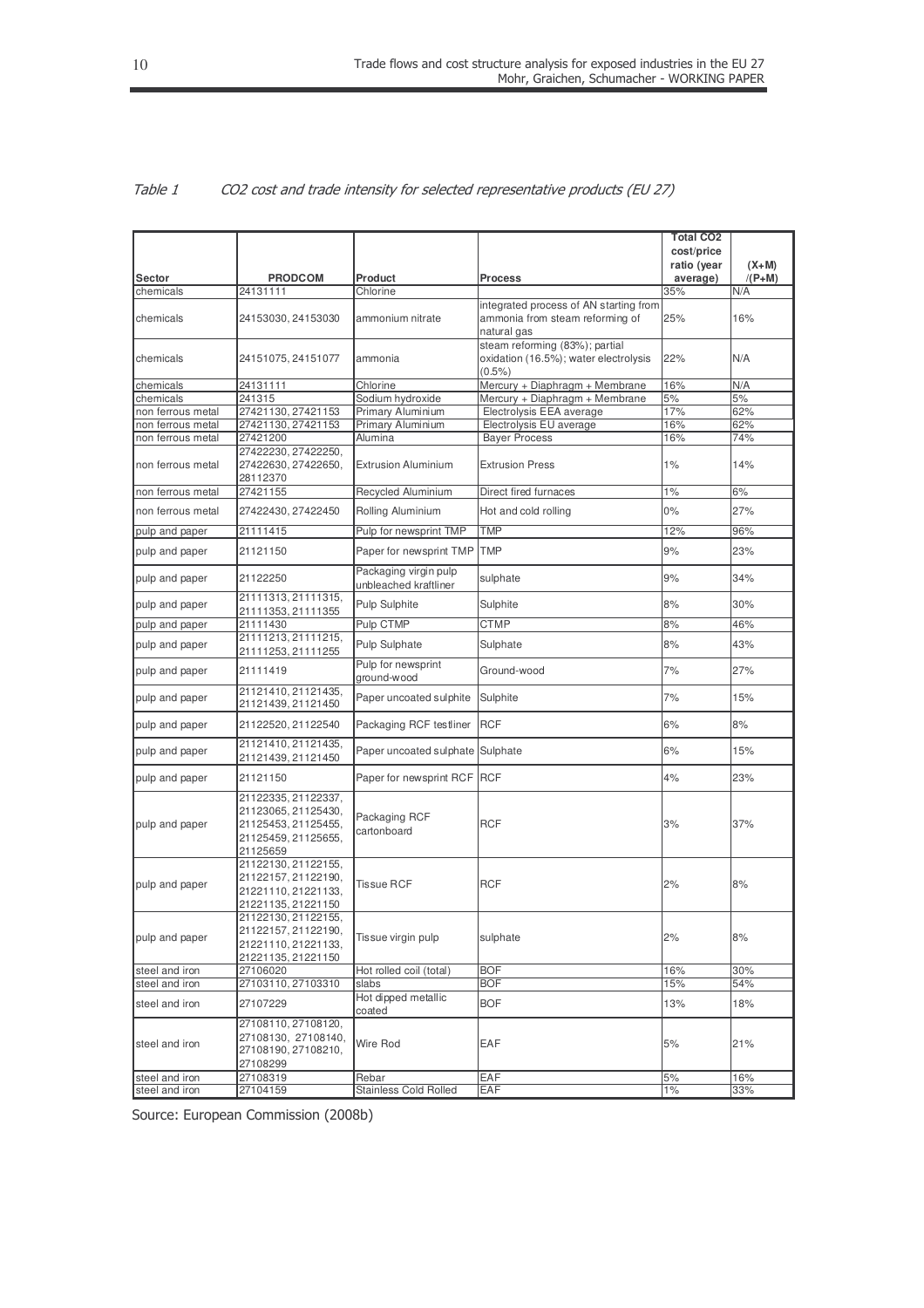### In-depth sectoral analysis 3

In the following analysis the potentially exposed sectors include the production of aluminium (NACE 27.42), basic iron and steel and ferro-alloys (NACE 27.10), fertilizers and nitrogen compounds (NACE 24.15), other basic inorganic chemicals (NACE 24.13) and paper and paperboard (NACE 21.12).

Each sectoral chapter includes a description of the production processes along the value chain, of the input structure with its main inputs, the energy use as well as an analysis of the cost components. Moreover, the respective trade flows of the EU with non-EU partners are analysed for the years 2003 to 2007.

As an introductory overview from the trade perspective table 2 shows the sizes of the total trade volumes of the five potentially exposed sectors for the EU-27. All of them have grown, in parts rapidly, between 2003 and 2007. Since 2005 the basic iron and steel's trade volume outweighs the sum of the other four sectors.

| <b>Potentially exposed sector</b>   | <b>NACE</b> | <b>EU-27 trade volume [million EUR]</b> |         |         |         |         |  |  |  |
|-------------------------------------|-------------|-----------------------------------------|---------|---------|---------|---------|--|--|--|
|                                     |             | 2003                                    | 2004    | 2005    | 2006    | 2007    |  |  |  |
| Basic iron & steel and ferro-alloys | 27.10       | 113 983                                 | 163 293 | 178 276 | 215 279 | 258 893 |  |  |  |
| Paper & paperboard                  | 21.12       | 83 499                                  | 85 738  | 85 408  | 91 533  | 96 970  |  |  |  |
| Aluminium                           | 27.42       | 50 170                                  | 54 736  | 59 574  | 80 986  | 88 189  |  |  |  |
| Other basic inorganic chemicals     | 24.13       | 17 254                                  | 18 194  | 19 13 6 | 21 762  | 24 9 65 |  |  |  |
| Fertilizers & nitrogen compounds    | 24.15       | 11 446                                  | 11 884  | 13 218  | 13 9 29 | 16 477  |  |  |  |

| <i>Table 2</i> | Trade volumes of the five potentially exposed sectors for the EU-27, 2003-2007 |  |
|----------------|--------------------------------------------------------------------------------|--|
|----------------|--------------------------------------------------------------------------------|--|

Note: All data at current prices

Source: Calculations by Öko-Institut based on Eurostat (2009)

However, growth in trade volumes also derives from rising world market prices. Therefore, the relation to turnover is needed in order to allow for a thorough comparison of trade intensities (see table 2). Over the years 2004 to 2006 isolated high increases in trade volume occur, i.e. aluminium (+48%), basic iron and steel (+32%), other basic inorganic chemicals (+20%), fertilizers and nitrogen compounds  $(+17%)$ , paper and paperboard  $(+7%)$ . However, during the same period<sup>1</sup> it can be seen that trade intensities change only slightly with a maximum rise of 3.7% in the aluminium sector (see Figure 5).

 $1$  Data for the 2007 is not available yet.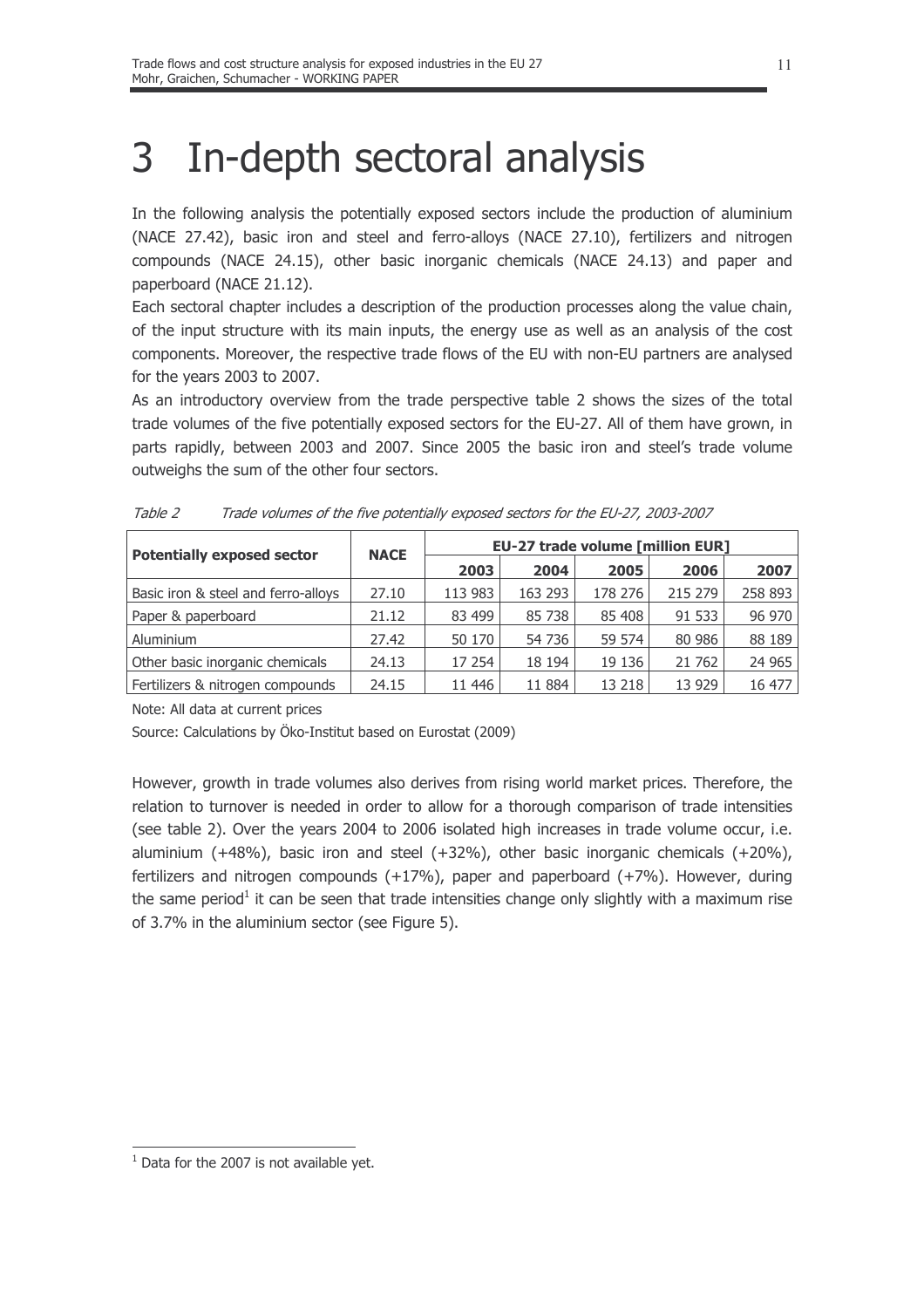

Figure 5 EU trade intensity in the five potentially exposed sectors

Note: Estimated data is included in the calculations for paper & paperboard 2004, other basic inorganic chemicals 2005. Estimated and unreliable or uncertain data is included in the calculations for basic iron &steel 2004 and paper & paperboard 2005.

Source: Calculations by Öko-Institut based on Eurostat (2009)

Table 3 allows for closer look at the underlying export and import intensities and reveals that, similarly, only slight changes occur. On the one hand, changes of trade intensities in the sectors aluminium (30.4% in 2004 to 34.1% in 2006) and basic iron and steel (21.9% in 2004 to 24.1% in 2006) are mainly due to rising import intensities (see

Table 3). On the other hand, changes in the fertilizers and nitrogen compounds sector (19.6% in 2004 to 21.5% in 2006) mainly result from rising export intensity.

| <b>Potentially exposed sector</b>   | <b>NACE</b> |       | <b>Export intensity</b> |      | <b>Import intensity</b> |      |      |  |
|-------------------------------------|-------------|-------|-------------------------|------|-------------------------|------|------|--|
|                                     |             | 2004  | 2005                    | 2006 | 2004                    | 2005 | 2006 |  |
| Basic iron & steel and ferro-alloys | 27.10       | 12%   | 13%                     | 12%  | 10%                     | 11%  | 13%  |  |
| Paper & paperboard                  | 21.12       | 18%   | 18%                     | 19%  | 6%                      | 6%   | 6%   |  |
| Aluminium                           | 27.42       | 10%   | 12%                     | 11%  | 20%                     | 21%  | 24%  |  |
| Other basic inorganic chemicals     | 24.13       | 10%   | 9%                      | 10%  | 13%                     | 14%  | 14%  |  |
| Fertilizers & nitrogen compounds    | 24.15       | $6\%$ | 8%                      | 8%   | 14%                     | 13%  | 14%  |  |

Table 3 EU export and import intensities in the five potentially exposed sectors

Note: Estimated data is included in the calculations for paper & paperboard 2004, other basic inorganic chemicals 2005. Estimated and unreliable or uncertain data is included in the calculations for basic iron &steel 2004 and paper & paperboard 2005.

Source: Calculations by Öko-Institut based on Eurostat (2009)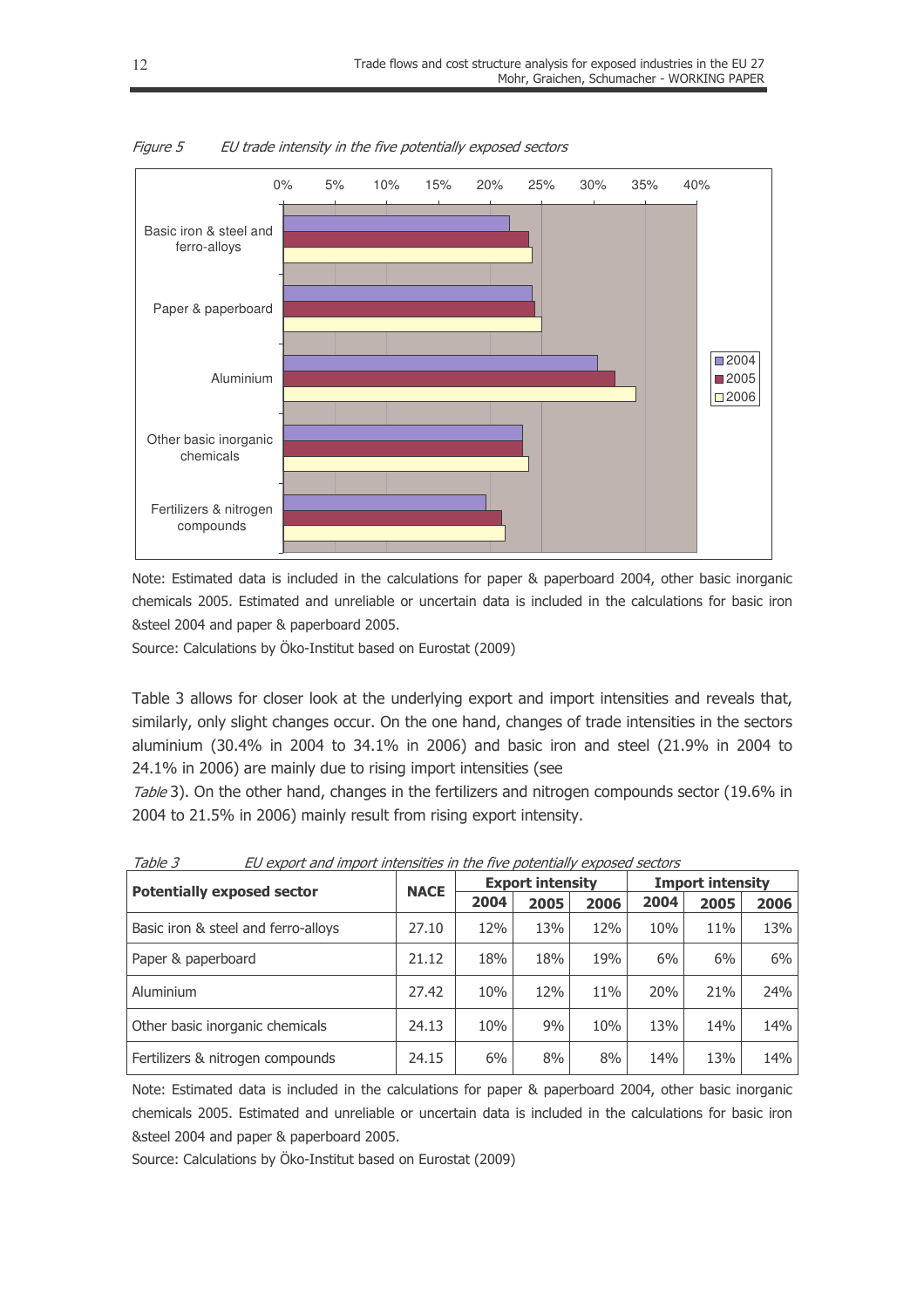#### Aluminium  $3.1$

Aluminium can be produced through primary or secondary processing. In the primary aluminium industry the main process steps include 1) bauxite mining, 2) production of alumina, 3) production of aluminium, and 4) fabrication aluminium products through casting, rolling and extrusion. In the secondary process aluminium is produced by remelting aluminium scrap.

In the primary process, bauxite, after mining, is converted to alumina. Most of the world's alumina production is based on the Bayer process. Bauxite (aluminium contain-ing ore) is converted alumina by treating it with sodium hydroxide at high temperature and pressure.

Alumina is then electrolytically reduced to primary aluminium using the worldwide adopted Hall-Heroult process. To feed the electrolysis cells (smelter) a conversion from high voltage AC to low-voltage DC is required. Carbon anodes, either in form of pre-baked anodes, which are produced in a separate process and require less electricity in the smelter, or Söderberg paste, are used for the reaction. The electrodes of the electrolysis can be partly recycled and used as feedstock for further anode production. The crude, hot aluminium can be cast into intermediate products (e.g. ingots), and processed into final products.

Along the production chain, primary aluminium requires four to six tonnes of bauxite, transformed into two tonnes of aluminium oxide (Al2O3), also called alumina, and further transformed into one tonne of final aluminium metal. On average, the specific energy consumption in Europe is about 15.8 kWh/kg end product which is higher than in all other regions. Because of the high energy intensity, smelting plants are usually located near (or onsite) abundant electricity generating plants, such as hydro-electric based plants.

In 2007, 24.8 Mt of primary aluminium were produced worldwide whereof roughly one third was produced in Europe (including non-EU countries e.g. Island and Norway). The production in Europe has remained rather stable over the past years whereas in Asia it has increased significantly (from 2.7 Mt in 2004 to 3.7 Mt in 2007). Taking into account the alumina production capacity under construction, the trend is expected to continue for Asia (see Figure 6).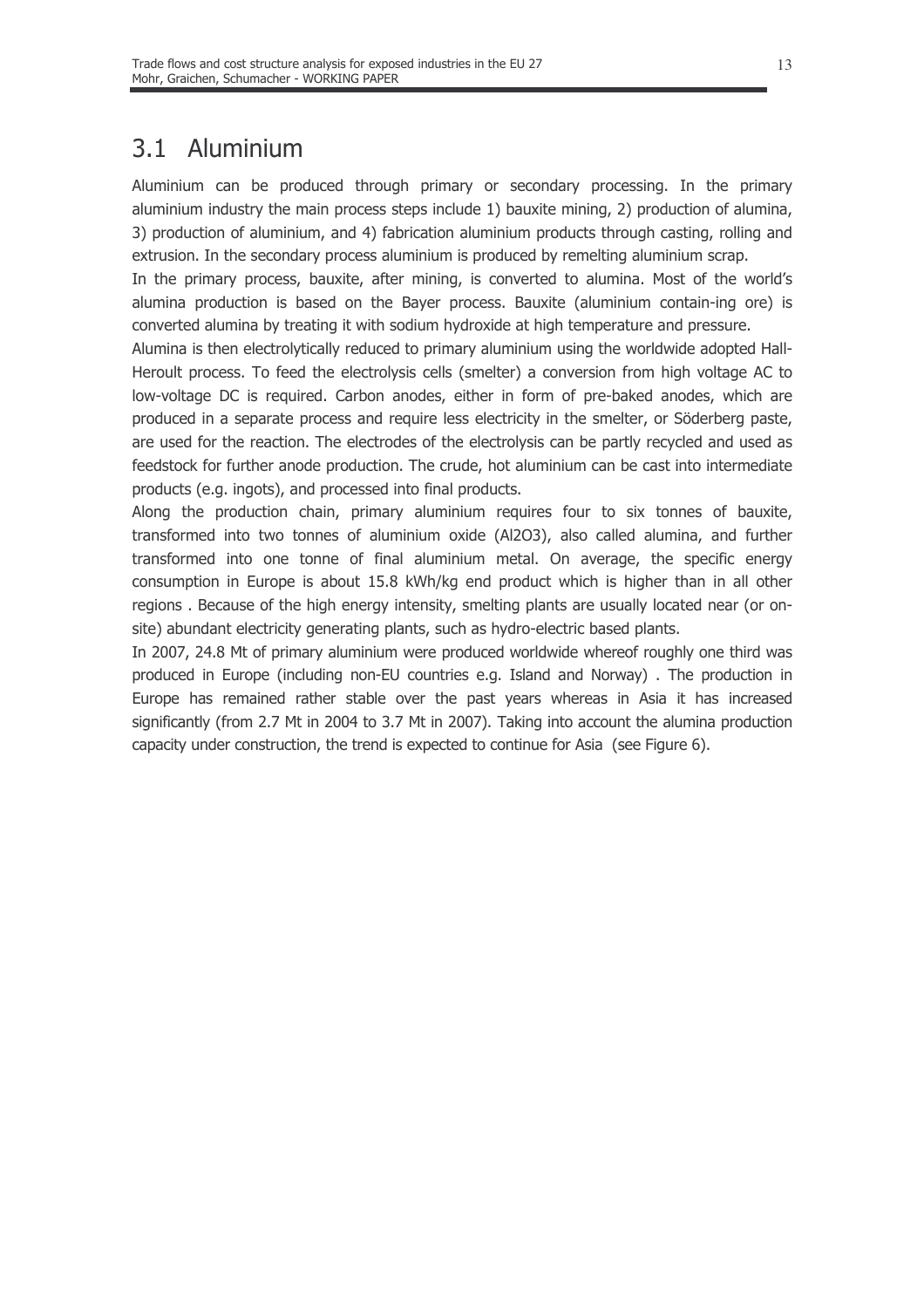

Figure 6 Production capacity for primary aluminium (1995-2010)

Note: Primary aluminium annual production capacity is the weight of primary aluminium which, it is estimated, could be produced in a period of one year. It includes the capacity of existing plant, irrespective of whether the plant is operating or idle, and the capacity of new plant physically under construction.

Source: IAI website (accessed 15 January 2009), Last update 20 August 2008.

Over the years, secondary aluminium production (recycling) has become more and more important, as it needs only 5% of the energy input required for primary aluminium production. Secondary aluminium production involves a scrap processing step and subsequent remelting before it can be further produced. No difference exists between primary and recycled aluminium in terms of quality or properties.

The breakdown of operational expenditure in the 'manufacture of aluminium' (both primary and secondary, NACE 27.42) into three blocks (purchases of energy products, personnel costs and all other purchases of goods and services) varies across EU coun-tries (see Figure 7). The share spent on energy products (including all energy products used as fuel as well as electricity and heat) varies from 1% (Denmark) to 9% (United Kingdom). Ireland has an exceptional high share of more than 40%. The share spent on personnel costs varies from 7% (Hungary) to 17% (Denmark) . The personnel costs in four Eastern and Middle European Member States where values are available (Czech Republic, Lithuania, Hungary and Poland) are at the lower end (7%- $8\%$ ).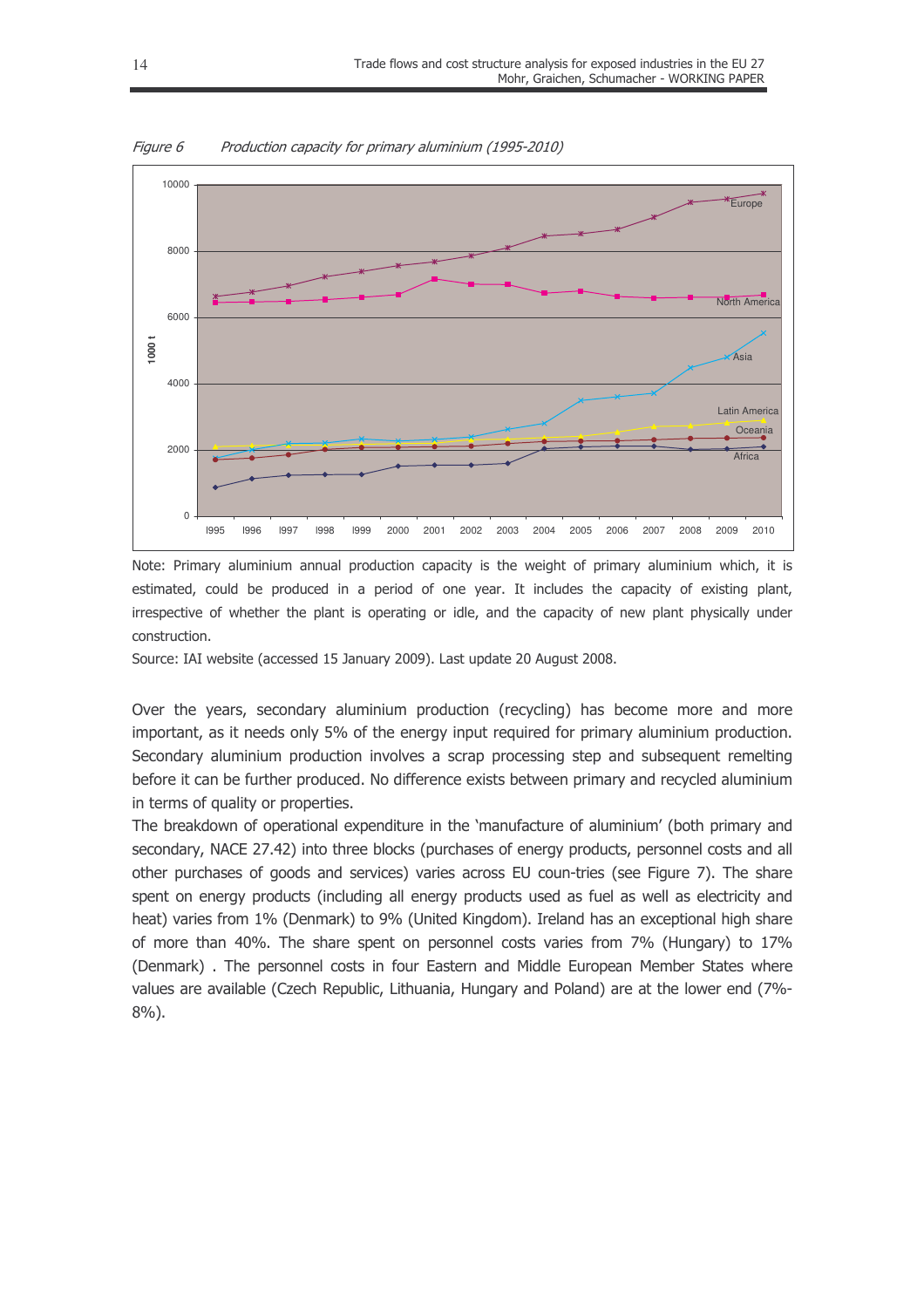

Figure 7 Breakdown of operational costs in the EU aluminium production (2006)

Note: Only EU Member States with complete data are included. Source: Eurostat, SBS (date of extraction 14 January 2009)

The values for the sector at NACE 4-digit level mask the great differences of energy intensity of the different production processes. The analysis carried out by the European Commission (2008b) is based on a higher disaggregation level. There are notable differences of the total CO2 cost to price ratio between production of primary aluminium and alumina on the one hand  $(16\% - 17\%)$  and the extrusion, recycling and rolling aluminium on the other hand  $(0\% - 1\%)$ (see Table 1).

The trade volume of aluminium (NACE 27.42) is the second highest of the five potentially exposed sectors. It has risen by 76% from 50,170 million EUR in 2003 to 88,189 million EUR in 2007 (see Table 2). Yet, the intra-EU trade share has been stable at 72% during this period. The six main non-EU partners are Norway, Russia, Switzer-land, the USA, China (P.R.) and Mozambique (see Figure 8). These account for 15%, i.e. 13,491 million EUR or more than half of non-EU trade in 2007.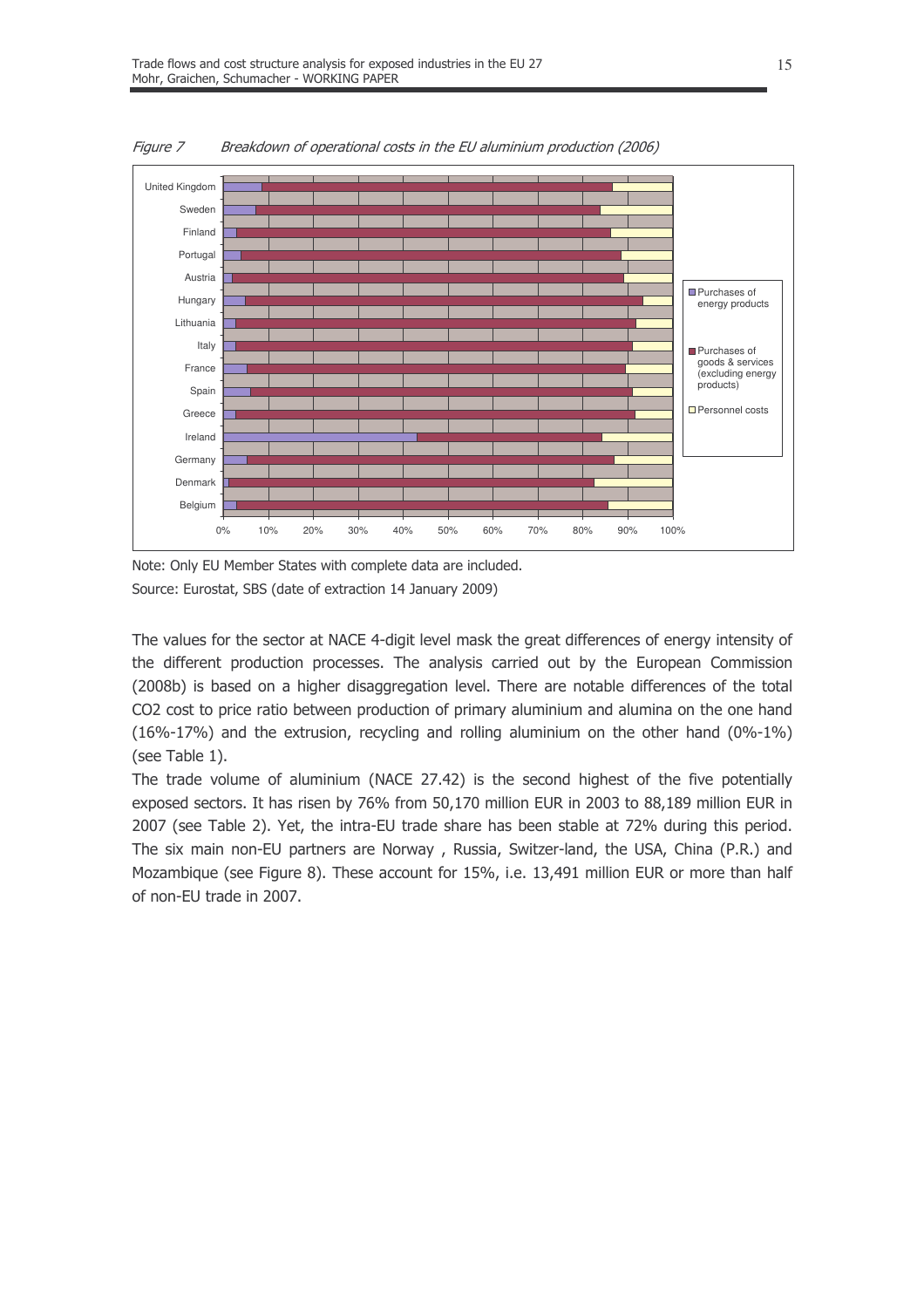

Figure 8 Aluminium, main non-EU trading partners, 2003-2007

Source: Calculations by Öko-Institut based on Eurostat (2009)

The non-EU trade structure in this sector has been dominated by imports over the years. Their share sank from  $67\%$  in 2003 to  $64\%$  in 2005, but has risen since to 72% in 2007. Figure 9 shows the respective import and export shares of the six main non-EU partners in 2007. Norway and Russia dominate trade volume and imports. The USA, Switzerland and China (P.R.) show a rather balanced ratio between import and export, whereas Mozambique is a considerable import partner only.



Figure 9 Mluminium, import and export shares of main non-EU trading partners, 2007

Source: Calculations by Öko-Institut based on Eurostat (2009)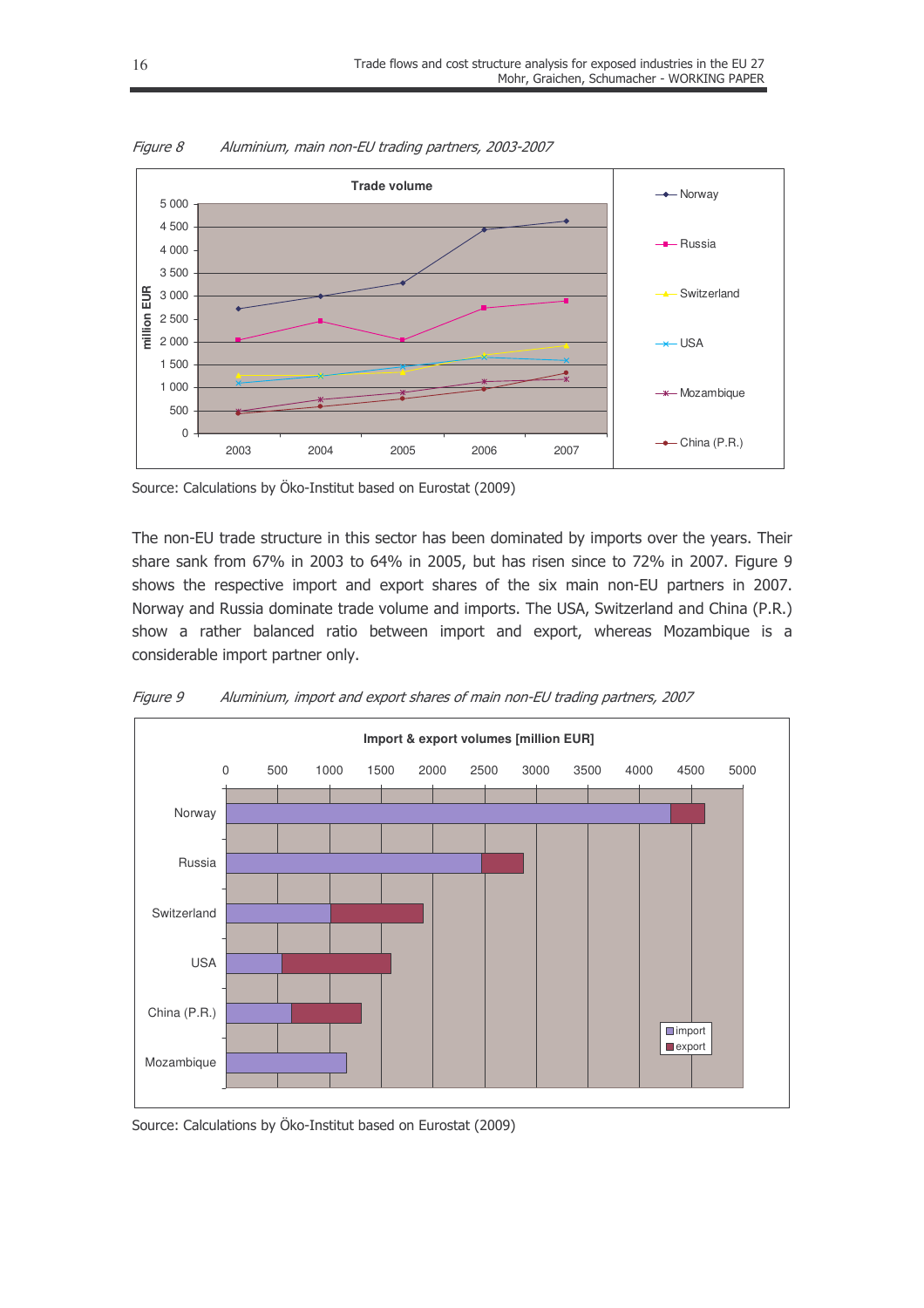#### Basic iron and steel and ferro-alloys  $3.2$

Iron and steel production is among the most energy-intensive industries in the majority of industrialized countries and is responsible for a large share of greenhouse gas emissions. Out of 1,343.5 million metric tons of crude steel produced worldwide in 2007, 15.7% was manufactured in the EU 27<sup>2</sup>. With an output of 48.5 million metric tons of crude steel in 2007, Germany is the largest producer in the EU and ranks position 7 worldwide, following China, Japan, the USA, Russia, India and South Korea.

The two main processes to produce crude steel are (1) the integrated route of producing crude steel in a two-step blast furnace/basic oxygen process (BOF) based mainly on iron ore and coke, and (2) the electric arc furnace route (EAF) based on scrap steel and electricity. They differ mainly with respect to fuel and raw material input, production technology and scale, and variety and quality of steel products.

For the production of BOF steel in integrated steelworks two steps may be distinguished. First, starting from iron ore, pig iron is produced in blast furnaces which are fed with sinter, coke and additives. In the second step, pig iron is converted to steel in a basic oxygen furnace. In the alternative EAF route, steel is made in electric arc furnaces where scrap is melted into crude steel. For the EAF route, electricity is the principal energy input. In comparison, for the BOF route coke is the main fuel and used, in particular, to generate thermal heat for the conversion process. In addition, coke also serves as reducing agent for the reduction of the iron oxide into metallic iron. Many integrated steelworks include a coking plant on site, where coke is produced from coal via heating in the absence of air (pyrolysis), yielding coke as primary product, as well as coke oven gas and liquid products like tars.

To produce finished steel that can be sold on the final market, crude steel needs to be further processed, i.e. metallurgically treated, cast, rolled and shaped. The most relevant final products are made from rolled steel.

BOF steel typically allows for a wider variety of products as it is newly produced from iron ore and does not contain alloy elements. In contrast, EAF steel made from scrap contains alloy elements that are brought into the product with the scrap, which cannot easily be separated from the steel. Hence, EAF steel is usually considered to be of lower quality than BOF steel. Consequently, BOF steel tends to be transformed into rather flat products, such as sheets for car manufacturing, while EAF steel is used for long products such as concrete reinforcing bars in the construction sector. There are, however, options to improve the quality of EAF steel e.g. by adding highly pure iron produced via the DRI route to the input. This allows diluting the concentration of undesired alloy elements.

Additionally, the introduction of new downstream processing (casting) technologies allows EAF plants to compete in market segments that were traditionally reserved for integrated mills (Worrell and Biermans 2005, In: Graichen et al. 2008). A major advantage of scrap-based steel making is its lower energy consumption and higher flexibility. No products from other on-site installations are needed, and it can economically produce steel at substantially smaller scales than the integrated route. Scrap-based electric arc furnaces are often referred to as mini-mills. According to the Worldsteel association (2008) the share of EAF in the EU 27 is on average 40%. It is substantially higher in some EU member states like Spain (78%) or Italy (63%) and

See http://www.worldsteel.org/?action=newsdetail&jaar=2008&id=228 (accessed 15 January 2009).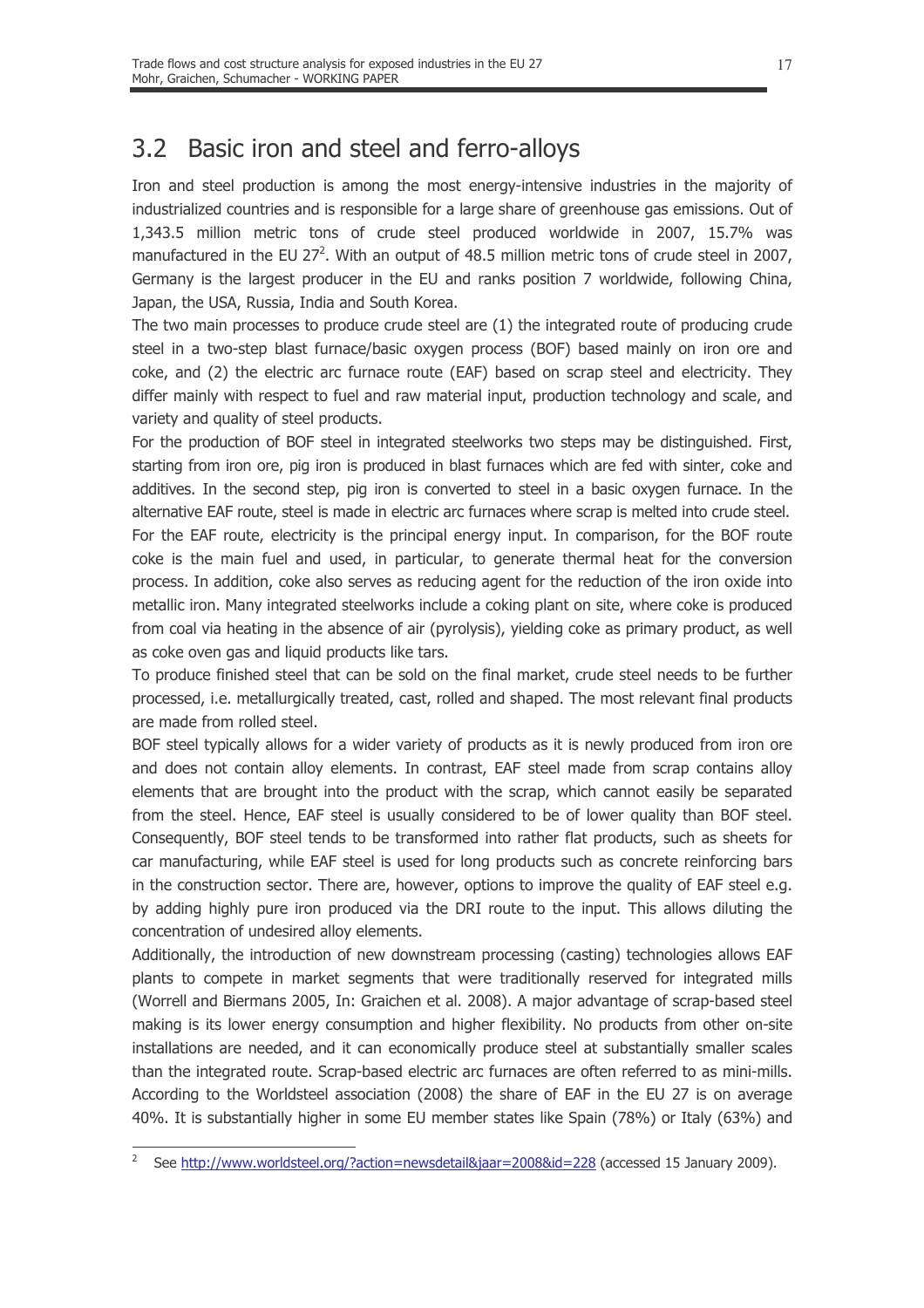lower in others, such as Germany (31%). Some EU Member States (Greece, Luxembourg, Portugal and Slovenia) produce all crude steel using the EAF process.

The energy use for the production of BOF steel is 6-7 times higher than for EAF steel. According to the energy inputs reported in BREF steel (2001) the energy input per ton of steel produced in integrated steelworks is  $16.1$  GJ whereas the production of one ton EAF steel consumes  $2.5$  GJ. For Germany, the biggest steel producer in Europe, the values are slightly higher for BOF steel  $(17.4 \text{ GJ/t})$  and lower for EAF steel  $(2.3 \text{ GJ/t})$  (Graichen et al., 2008). The investment costs per ton of crude steel produced via the BOF route are  $2$  to  $3$  times higher than via the EAF route (Neuhoff, Matthes et al. 2008).

The sector `manufacture of basic iron and steel and ferro-alloys' (NACE 27.10) comprises not only the operation of blast furnaces, steel converters and mills, but also the production of ferroalloys, semi-finished products of steel and the manufacture of hot-rolled bars, to cite some. The breakdown of operational expenditure in the sector in EU countries (see figure 10) shows that personnel costs account for 10% of total expenditure in most Member States. The highest share of personnel costs is reported for Ireland (29%) and the lowest for Portugal (4%). The share of purchases of energy products in total expenditure vary widely between countries (Romania: 28%; Ireland 2%), reasons for this differences include different steel production processes, efficiency of the plants as well as local prices for energy products.

The Commission's Non-Paper (2008b) distinguishes six different representative products in the iron and steel sector. The  $CO<sub>2</sub>$  cost to product price ratio for the three products produced via the BOF route (hot roiled coil, slabs and hot dipped metallic coated) ranges from 13% to 16% whereas the ratio for the three products manufactured via the EAF process (wire rod, rebar and stainless cold rolled) is significantly lower  $(1\%$  to 5%) (see table 1).



Figure 10 Breakdown of operational costs in the EU basic iron & steel production (2006)

Note: Only EU Member States with complete data are included. Source: Eurostat, SBS (date of extraction 14 January 2009)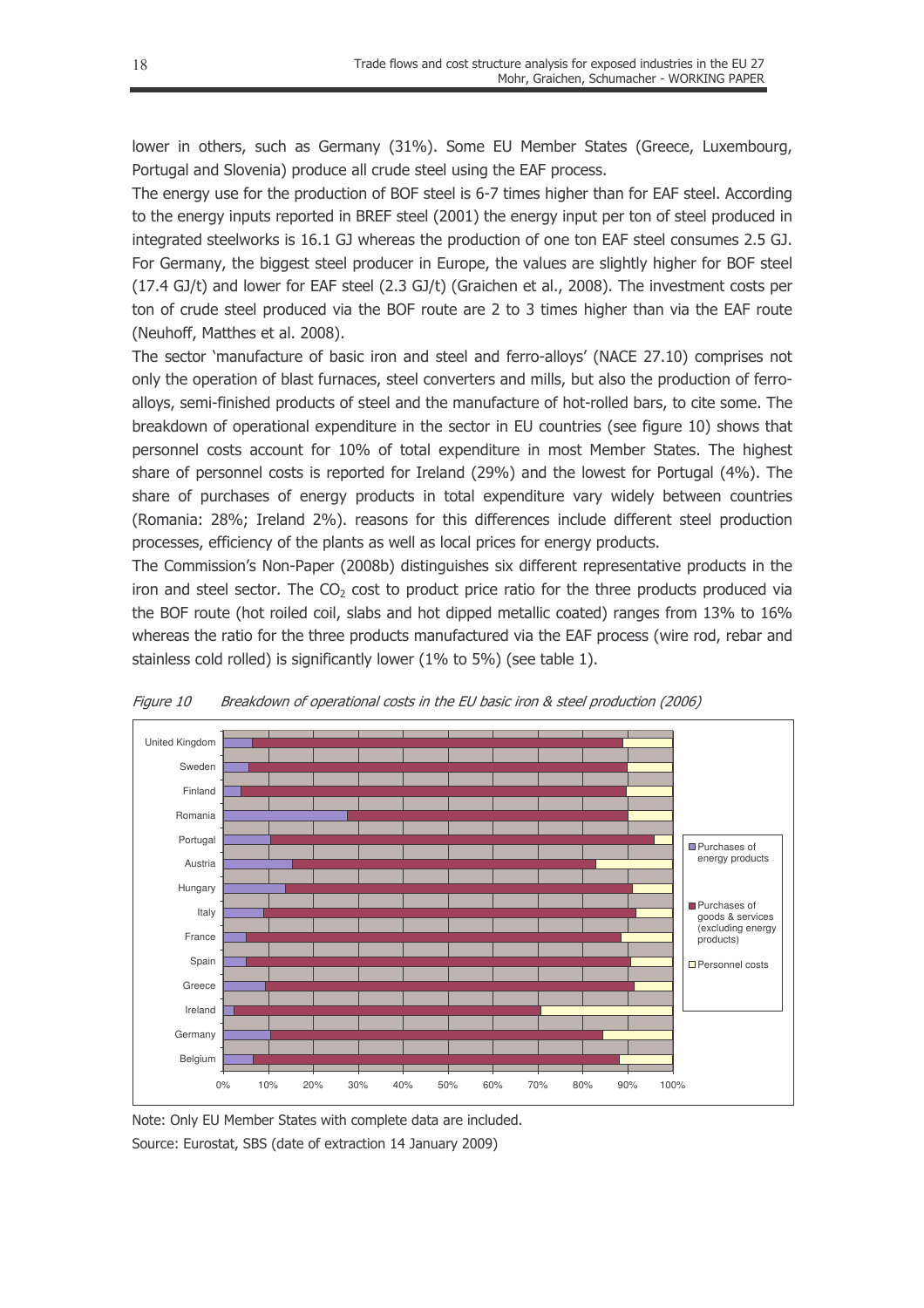The trade volume of basic iron and steel and ferro-alloys (NACE 27.10) is by far the highest of the five potentially exposed sectors in the EU 27. It has more than doubled from 113,983 million EUR in 2003 to 258,893 million EUR in 2007 (see table 2). Yet, the share of intra-EU trade has been rather stable at around 77% during this period. The six main non-EU trading partners are China, Turkey, Russia, the USA, Ukraine and Switzerland, which together make up 12% in 2007, i.e. 31,947 million EUR or half of non-EU trade (see figure 11).



Figure 11 Iron & steel, main non-EU trading partners, 2003-2007

Source: Calculations by Öko-Institut based on Eurostat (2009)

The non-EU trade structure in this sector was in favour of exports (56%) in 2003, whereas roles have constantly changed in favour of imports (57%) till 2007. Figure 12 specifies the import and export shares of the main non-EU trading partners for the year 2007. It reveals China, Russia and Ukraine as main sources of imports and Turkey and the USA as main destinations for exports.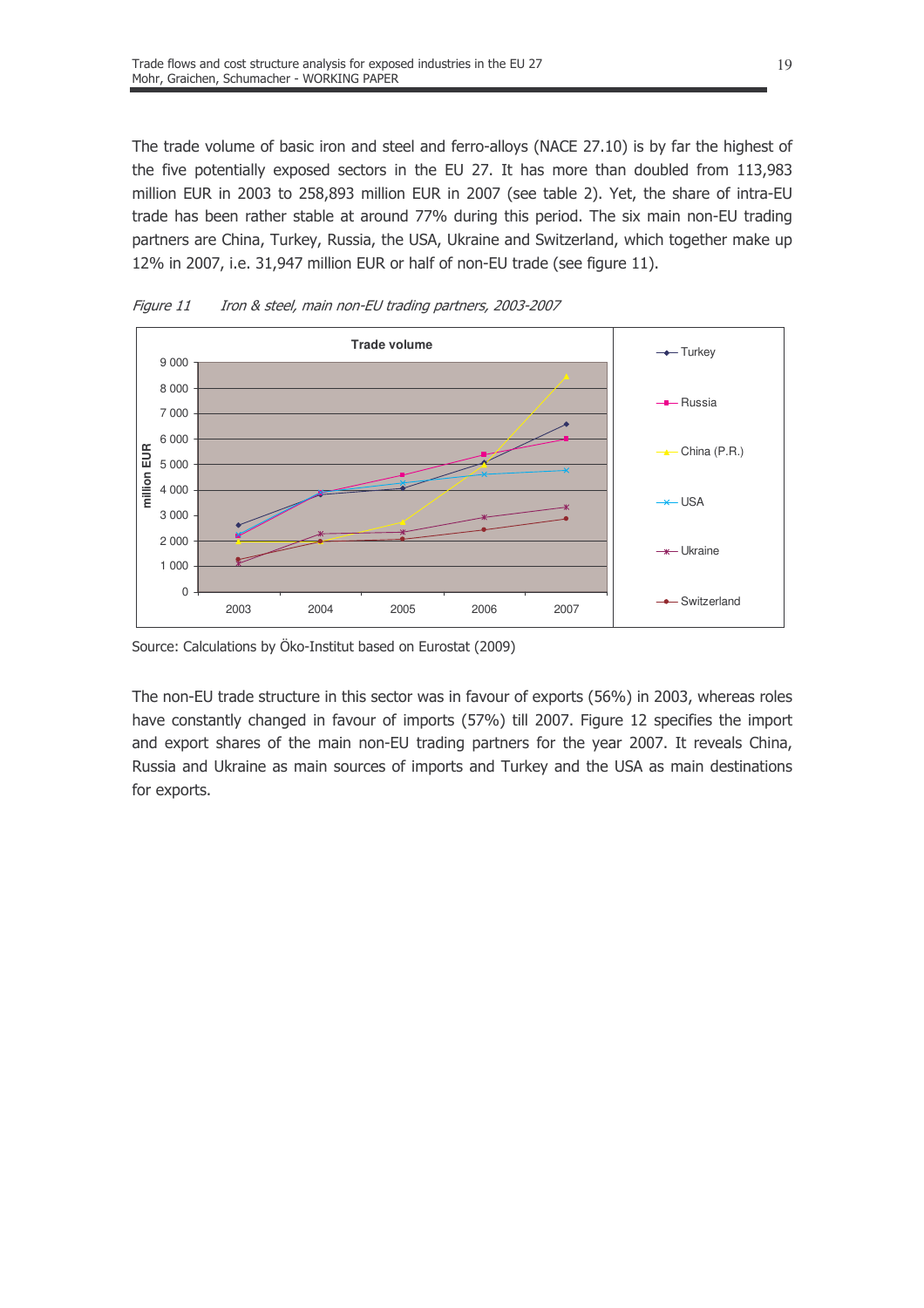

Figure 12 Iron & steel, import and export shares of main non-EU trading partners, 2007

Source: Calculations by Öko-Institut based on Eurostat (2009)

#### Fertilizers and nitrogen compounds  $3.3$

About 1.4 % of total world consumption of fossil energy (not including combustion of wood) goes into the production of ammonia, roughly 83 % of which is used for fertilizers (e.g. Bhattacharjee 2006, Gielen 2007). The remainder mostly serves as a building block for the synthesis of many pharmaceuticals. As such, ammonia may be applied as a gas or converted to other chemical forms such as urea and applied either in granular form or in solution.

Ammonia is typically produced by the Haber-Bosch method consisting of the subsequent three steps (Ullmann 2008):

- 1. Production of a mixture of hydrogen, carbon monoxide and nitrogen by first converting natural gas or liquefied petroleum gas (i.e. propane and butane) or petroleum naphtha into gaseous hydrogen and then removing the sulphur compounds. Catalytic steam reforming then leads to hydrogen plus carbon monoxide.
- 2. The water gas shift reaction is used to convert the carbon monoxide into carbon dioxide and more hydrogen from the process gas.
- 3. The hydrogen is then catalytically reacted with nitrogen to form anhydrous liquid ammonia in the so called ammonia synthesis loop.

Since the 1930s, when steam reforming of hydrocarbons for ammonia production started, specific energy consumption per ton of ammonia has come down from more than 80 GJ/t to best available technology levels of about 28 GJ/t (Rafigul 2005). The average specific energy use in Western European countries is around 35 GJ/t and in Central European Countries significantly higher at 43.6 GJ/t. Comparing worldwide the average energy use of gas based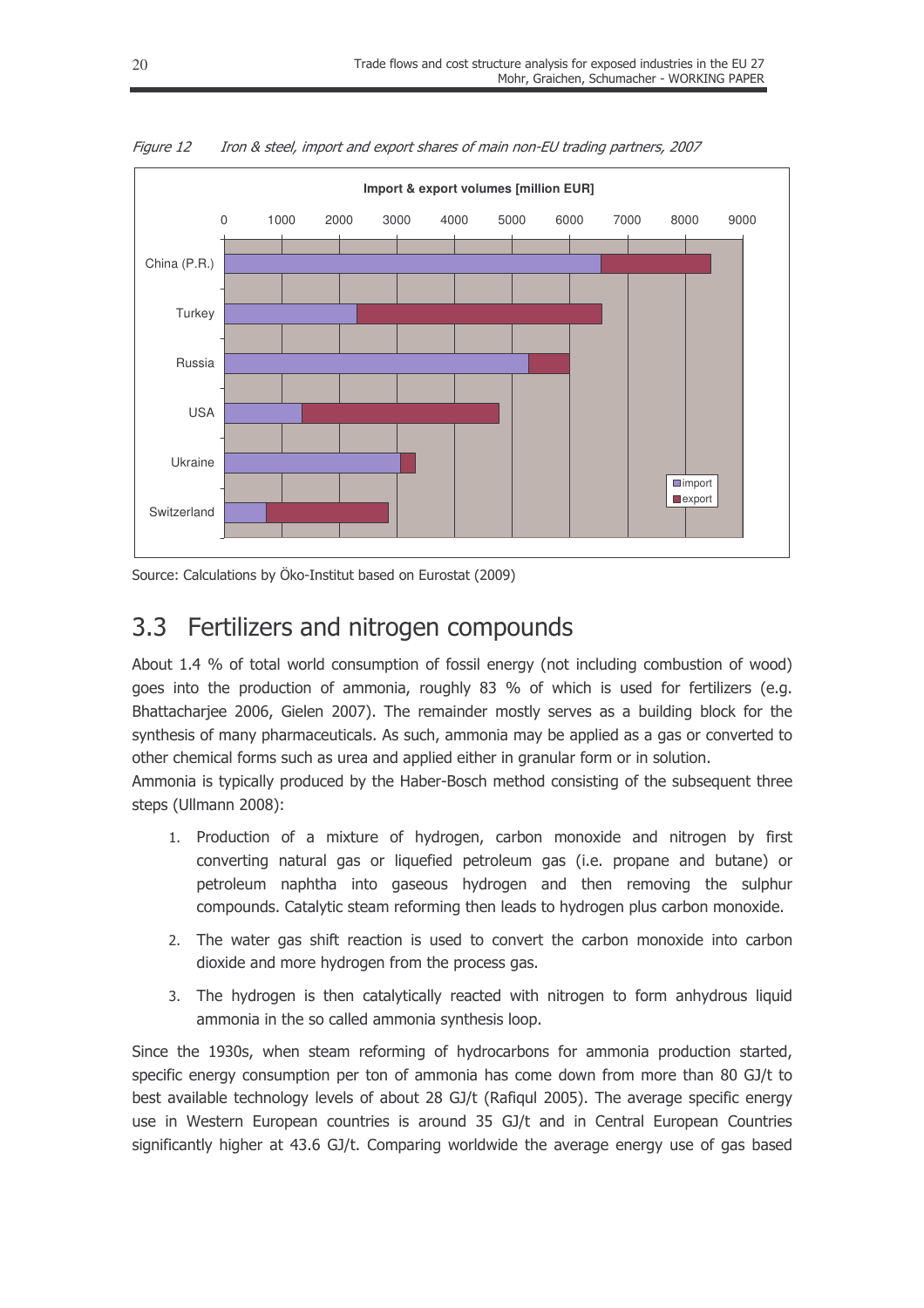ammonia production only, Central European Countries requires most energy per ton and China produces most efficiently (34 GJ/t) (IEA 2007). The first stage is the most energy-intensive one accounting for more than half of total specific energy use and almost three quarters in modern plants (Rafigul 2005). In general, though, specific consumption levels depend on the type of feedstock used. Using natural gas requires the lowest and the gasification of coal the highest specific energy use (Ullmann 2008, Rafiqul et al. 2005). 70.5% of world ammonia production is based on gas, 8.5% on oil and 21% on coal (IEA 2007). If natural gas is used, about 80% are typically consumed as reformer feed and 20% as reformer fuel.

In a benchmark study conducted by the International Fertilizer Industry Association the energy efficiency of 66 ammonia plants aged one to 35 years were compared. The average energy use ranged from 28 - 35 GJ/t of ammonia. CO<sub>2</sub> emissions ranged from 1.5 - 3.1 t CO<sub>2</sub>/t ammonia. Two thirds of the average  $CO<sub>2</sub>$  emissions (2.1 t  $CO<sub>2</sub>/t$  ammonia) were process related and one third energy related (IEA 2007).

Alternatively, ammonia may also be formed as a by-product in coking plants. But less than one percent of total ammonia is produced via this route, and none in the USA or in Europe.

Natural gas costs account for 70-90% of the production cost of ammonia (IEA 2007); consequently, the energy efficiency of the plants influences the production cost structure significantly. The share of energy cost in operational expenditure ranges from 2% (Ireland, Greece, Italy and Lithuania) to 50% (Romania). The comparison cost structures in the sector 'manufacture of fertilizers and nitrogen compounds' (NACE 24.15) shows that the share of personnel costs in total operational expenditure varies from 28% (Greece) to 7% (Ireland) (see figure 13).

The analysis of representative products carried out by the European Commission (2008b) distinguishes two products only; ammonium nitrate and ammonia. The value for the  $CO<sub>2</sub>$  cost to product price ratio for both products is comparable at 22%-25% (see table 1).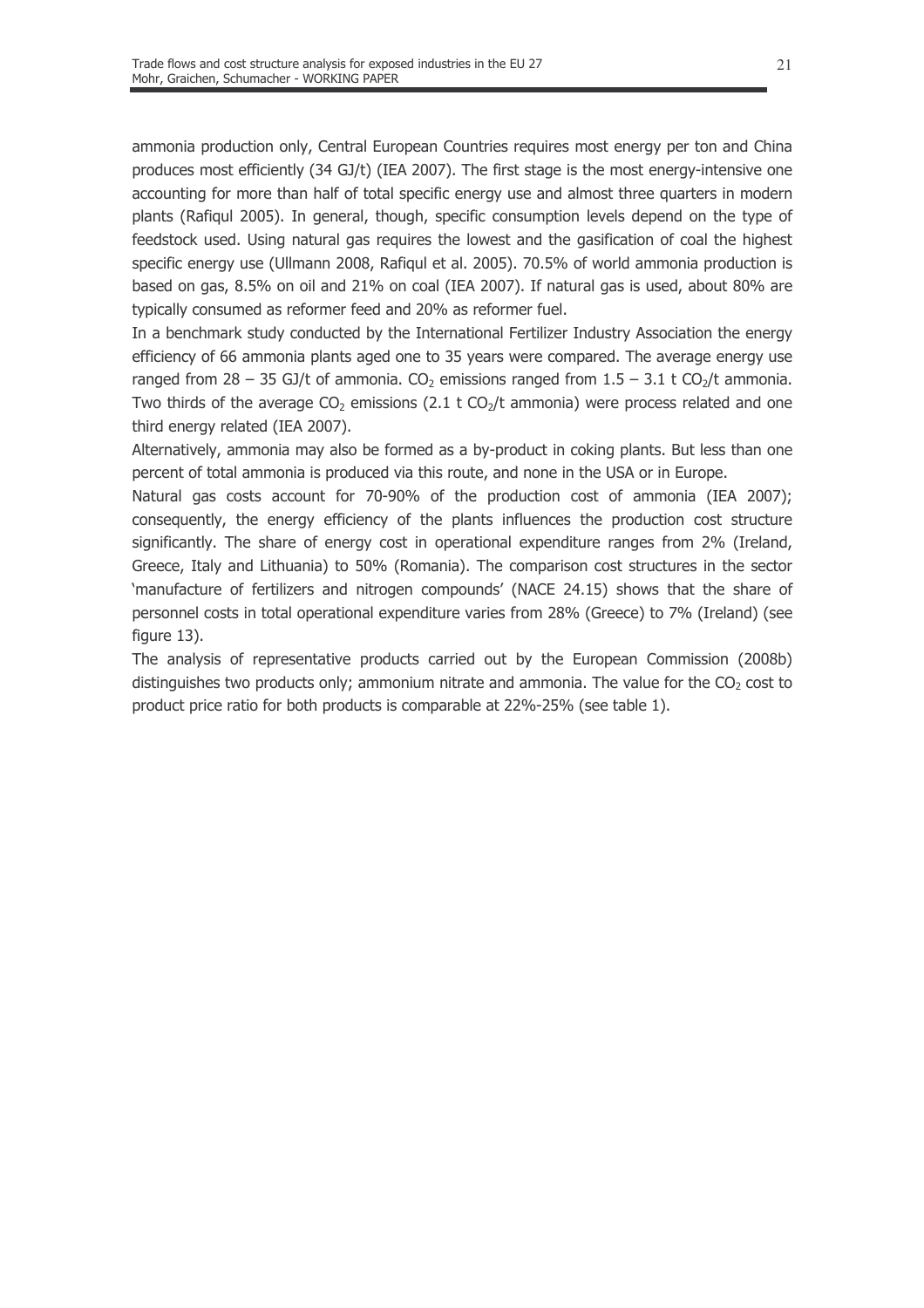

Figure 13 Breakdown of operational costs in the EU production of fertilizers and nitrogen compounds  $(2006)$ 

Note: Only EU Member States with complete data are included. Source: Eurostat, SBS (date of extraction 14 January 2009)

Trade in fertilizers and nitrogen compounds (NACE 24.15) is the smallest of the five potentially exposed sectors in the EU 27. Yet, it has grown by 44% from 11,446 million EUR in 2003 to 16,477 million EUR in 2007 (see table 2). The intra-EU share of the trade volume was around 69% during this period. Russia is by far the most important non-EU trade partner. Other major ones are Egypt, the USA, Norway<sup>3</sup>, Morocco and Israel (see figure 14). Together they resemble 16%, i.e. 2,660 million EUR or half of non-EU trade in 2007.

<sup>&</sup>lt;sup>3</sup> Norway's potential comparative advantage will disappear by the time of being part of the EU ETS.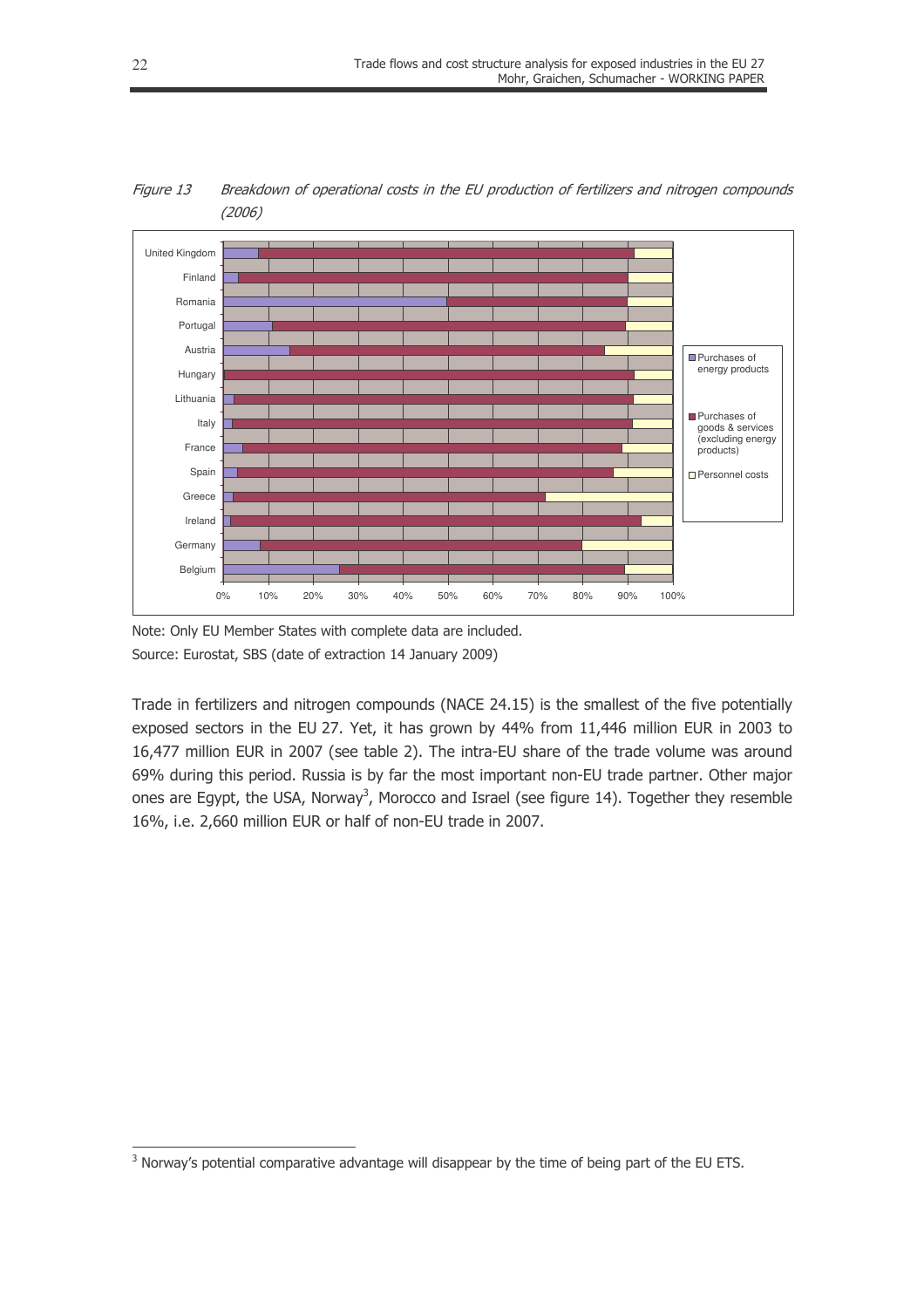

Figure 14 Fertilizers and nitrogen compounds, main non-EU trading partners, 2003-2007

Source: Calculations by Öko-Institut based on Eurostat (2009)

The non-EU trade structure in this sector has been dominated by imports (66%) over the years. Hereby, Russia is by far the main country of origin followed by Egypt, Morocco, Norway and Tunisia which has replaced Israel in the positions by trade volume and by import in the year 2007. The main export destination is the USA (see figure 15).



Figure 15 Fertilizers and nitrogen compounds, import and export shares of main non-EU trading partners, 2007

Source: Calculations by Öko-Institut based on Eurostat (2009)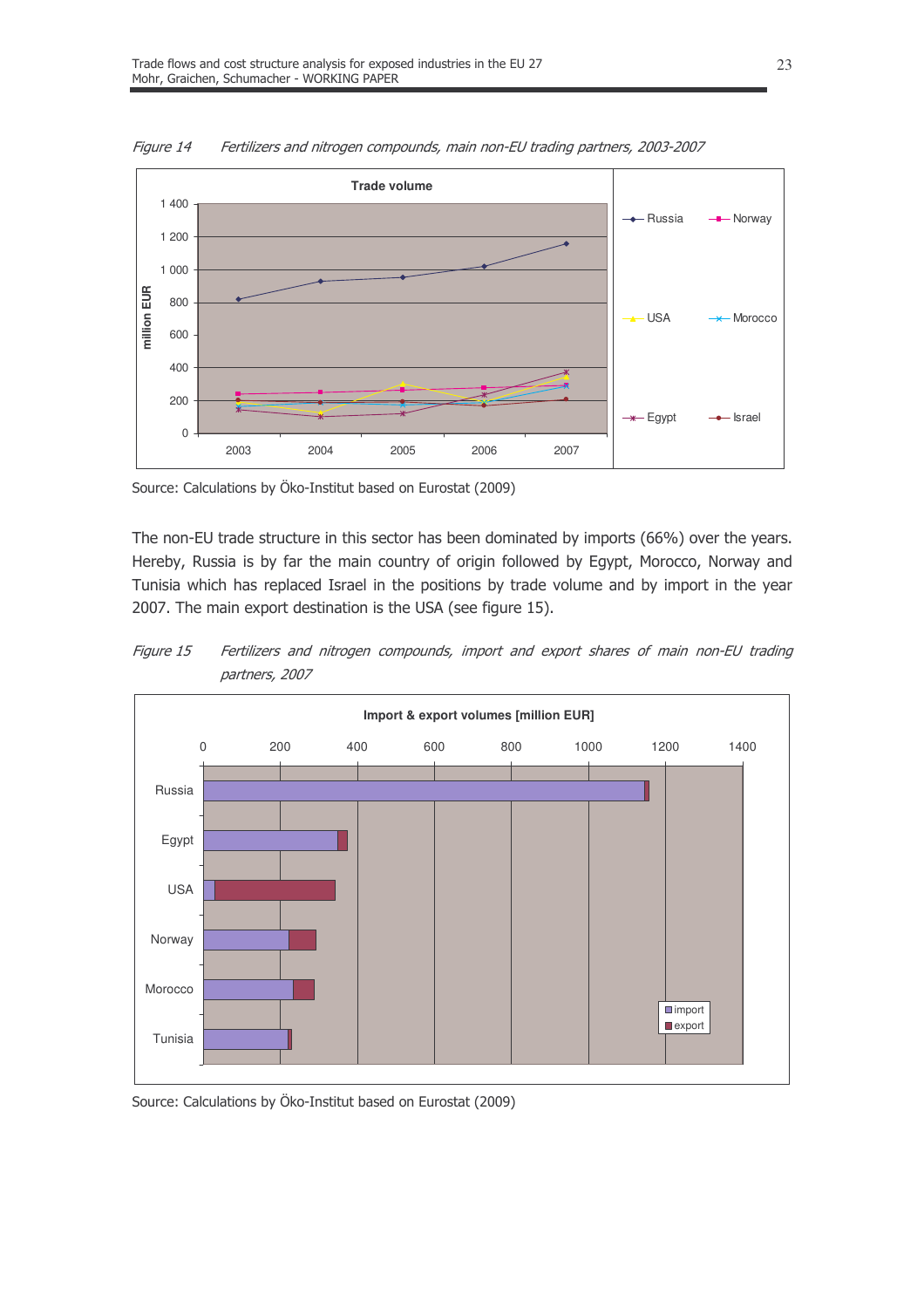### 3.4 Other basic inorganic chemicals

#### Chlorine and Sodium Hydroxide

Chlorine is a primary chemical which accounts for about two-thirds of the chemical industry's turnover. It is produced through electrolysis, i.e. via passing an electric current through a solution of brine (= common salt dissolved in water). The main co-products of this process are chlorine gas (Cl<sub>2</sub>) and caustic soda (= sodium hydroxide, NaOH). Chlorine gas is widely used for pharmaceuticals, medical devices, windows, flooring and pipes. Caustic soda is an alkali and used in the food industry, textile production, for soap and other cleaning agents, water treatment and effluent control.

Chlorine is produced via one of three alternative electrolysis processes: the membrane process, the diaphragm process and the mercury-cell process. Of these processes, the mercury process uses the most electricity, but no steam. In Europe about half of the chlorine is produced via the mercury cell process (IEA 2007). However, it is being phased out for environmental reasons and typically replaced by the membrane process. Thermal energy is required to concentrate the sodium hydroxide (to a 50% solution), whereby  $-$  as indicated above  $-$  hydrogen is produced as a by-product. The specific energy consumption of the different production processes are shown in Fehler! Verweisquelle konnte nicht gefunden werden...

|                                                                                             | Electricity<br>Consumption<br>GJel /t Cl2 | Steam<br>Consumption<br>GJ/t CI2 |  |  |  |  |  |  |  |  |
|---------------------------------------------------------------------------------------------|-------------------------------------------|----------------------------------|--|--|--|--|--|--|--|--|
| Mercury process                                                                             | 11.8                                      | 0.0                              |  |  |  |  |  |  |  |  |
| Diaphragm process                                                                           | 10.0                                      | 2.2                              |  |  |  |  |  |  |  |  |
| Membrane process                                                                            | $8.6 - 9.2$                               | 0.6                              |  |  |  |  |  |  |  |  |
| Note: Membrane process range reflects current densities of 0.3 and 0.4 A/cm2, respectively. |                                           |                                  |  |  |  |  |  |  |  |  |
| Source: IEA (2007)                                                                          |                                           |                                  |  |  |  |  |  |  |  |  |

| Table 4 | <b>Energy use of Chlorine Production Processes</b> |  |  |
|---------|----------------------------------------------------|--|--|
|         |                                                    |  |  |

#### Production of sodium carbonate

Sodium carbonate (soda) is the most important sodium salt and used for the manufacturing of glass (50 %), in the chemical production (23 %), for paper (5 %) and for the production of soap (5 %) (Roempp 2008). The main production process for the production of soda is the Solvay process. The main stages are brine purification, limestone burning and lime slaking, ammonia absorption, precipitation of bicarbonate, filtration of bicarbonate, calcination of bicarbonate and recovery of ammonia. About one third of worldwide soda produced is manufactured in the EU synthetically. In the USA (accounting for 27% of total soda production in 2004) production is based on natural soda ash deposits and soda recovery from lakes; which is less energy intensive and less costly. Using best available technique, the energy use for the synthetic production is about 10-12 GJ/t soda ash (IEA 2007).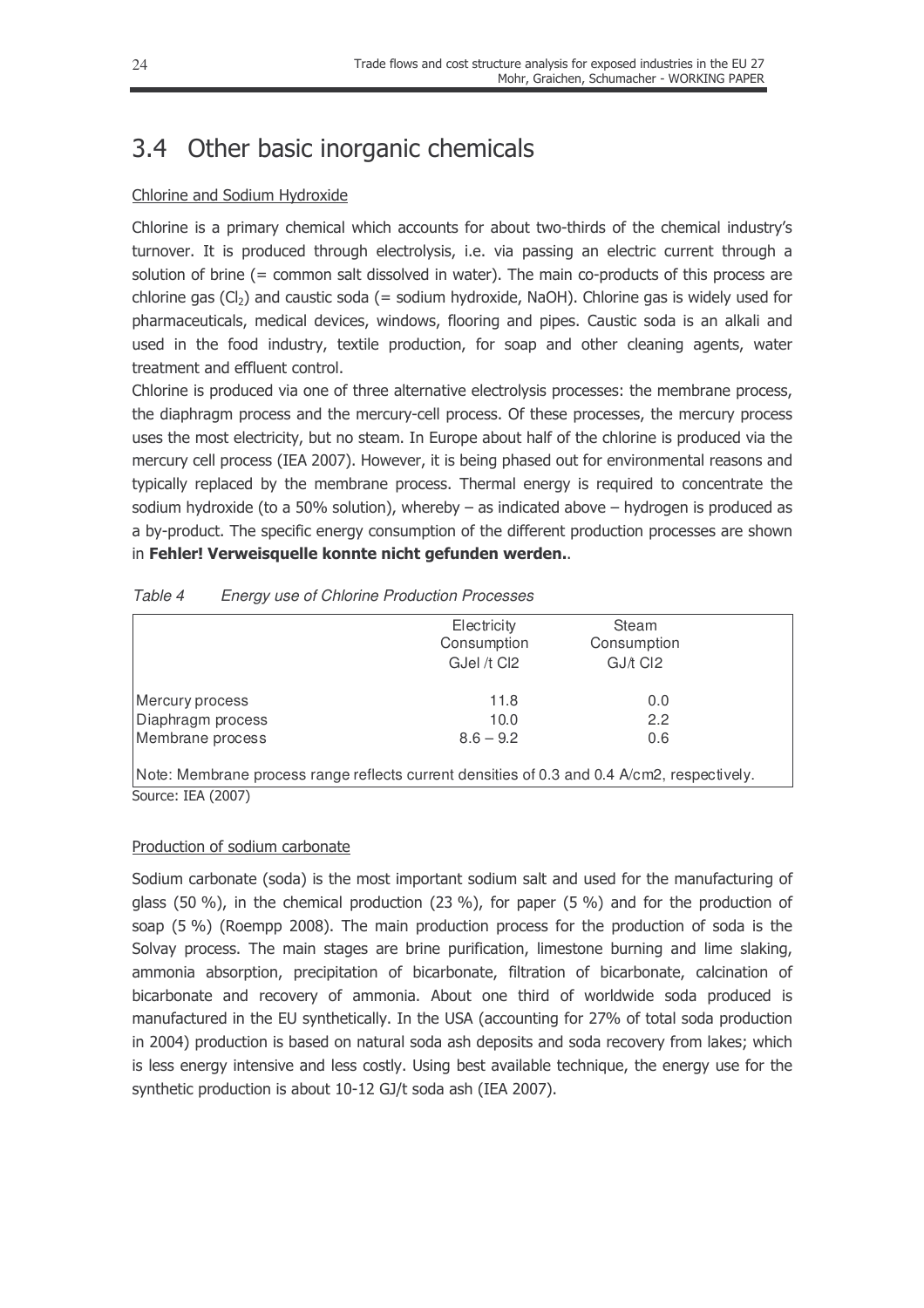#### Production of calcium carbide

Calcium carbide is produced via an electric arc furnace loaded with a mixture of lime and coke at very high temperatures (2000°C). Calcium carbide can be processed at high temperature to calcium cyanamide, which is used as fertilizer. Other applications include manufacture of acetylene, a feedstock for the chemical industry mainly in the production of polyvinyl chloride, steelmaking and for carbide lamps.

The Non-Paper of the Commission assesses two representative products in the sector 'other inorganic chemicals'; the production of chlorine and sodium hydroxide. The  $CO<sub>2</sub>$  cost to price ratio for sodium hydroxide is quantified with 5%. Two values are given for Chlorine (16% and 35%) without further explication of the differences (see table 1).

The analysis of operational expenditure in the sector again shows major differences between the shares of purchases of energy products. While for most Member States the values range between 5% and 13%, in Portugal nearly have of the operational cost is spent on the purchases of energy products (see figure 16).



Breakdown of operational costs in the EU production of other basic inorganic chemicals Figure 16  $(2006)$ 

Note: Only EU Member States with complete data are included. Source: Eurostat, SBS (date of extraction 14 January 2009)

The trade volume of other basic inorganic chemicals (NACE 24.13) is the second smallest of the five sectors. However, it has grown by 47% from 17,254 million EUR in 2003 to 24,965 million EUR in 2007 (see table 2). Hereby, the share of intra-EU trade has been rather constant at 71%. The main non-EU trading partners are the USA, China (P.R.), Norway<sup>4</sup>, Russia and Japan (see figure 17). Furthermore, countries and territories not specified for commercial or military

<sup>&</sup>lt;sup>4</sup> Norway's potential comparative advantage will disappear by the time of being part of the EU ETS.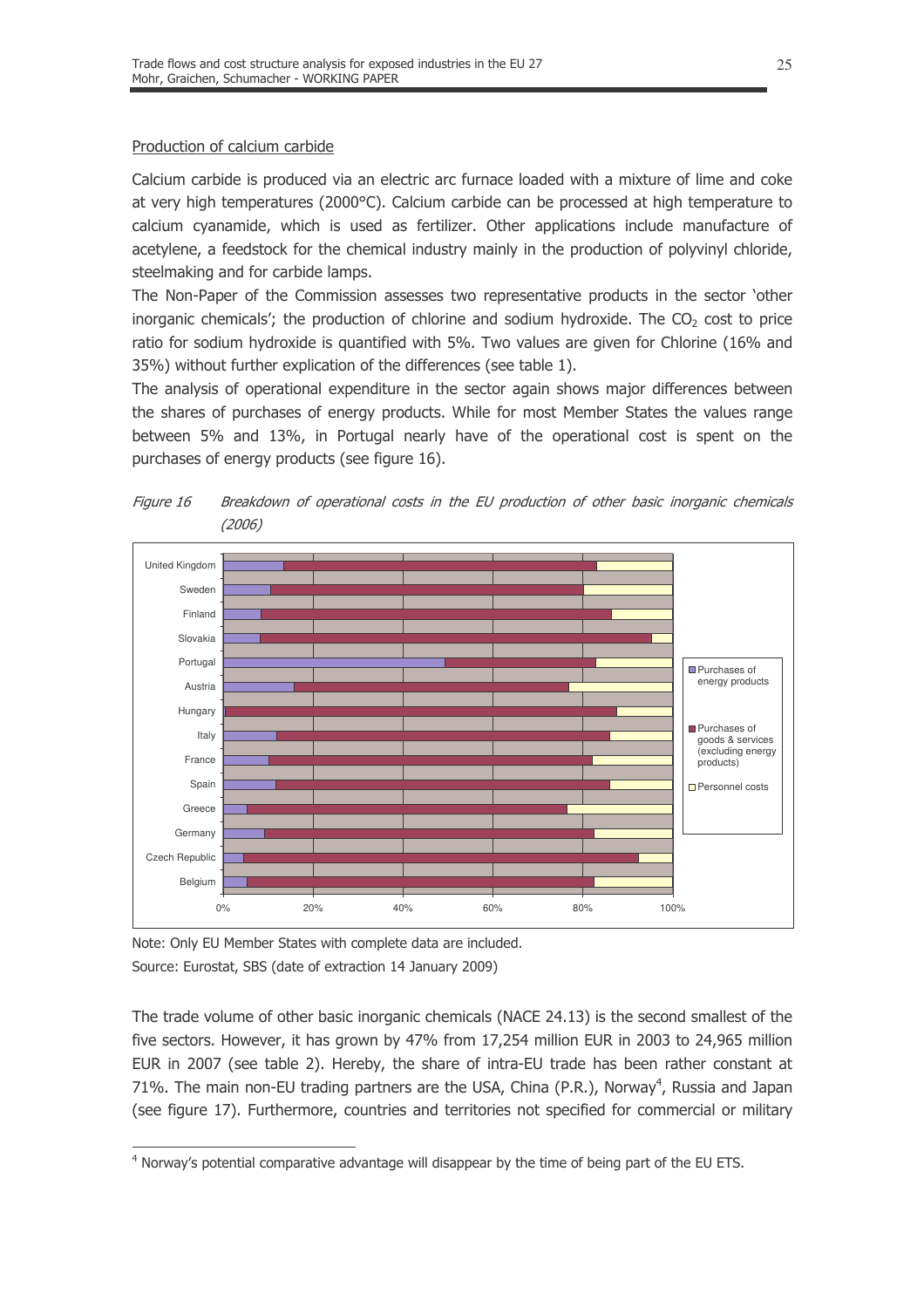reasons (within the framework of trade with third countries) claim a considerable position in trade, but it cannot be said if this is a group or a single country. Altogether, these six partners make up 15%, i.e. 3,681 million EUR or half of non-EU trade in 2007.



Figure 17 Other basic inorganic chemicals, main non-EU trading partners, 2003-2007

The structure of non-EU trade in this sector is slightly in favour of imports (58%) which claim nearly the same size over the years. The USA is the major non-EU import and export partner. A balanced ratio also show Japan and Switzerland which has replaced the fifth position of countries and territories not specified for commercial or military reasons (within the framework of trade with third countries) in the year 2007. China (P.R.), Norway and Russia are mainly import partners, but claim shares comparable to the one of the USA (see figure 18).

Source: Calculations by Öko-Institut based on Eurostat (2009)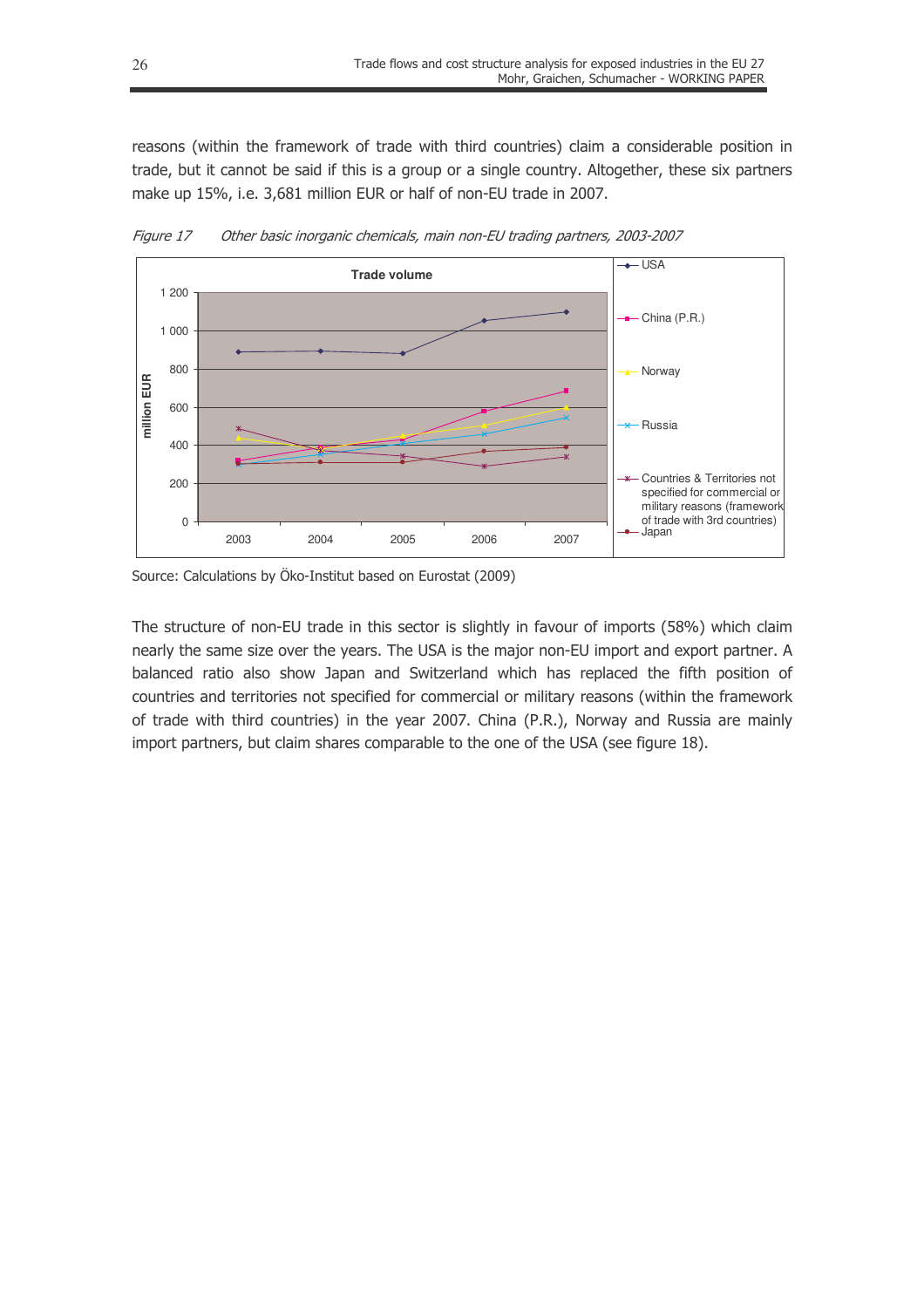

Figure 18 Other basic inorganic chemicals, import and export shares of main non-EU trading partners, 2007

Source: Calculations by Öko-Institut based on Eurostat (2009).

#### Paper and paperboard  $3.5$

Paper production takes place in two main steps: transformation of raw materials into fibrous materials called pulp, and transformation of pulp together with filler materials and additives into paper.

The two main raw materials for pulp production are wood and recovered paper. Two thirds of the wood comes from forestry, one third consists of saw mill by-products. After debarking and chipping the wood, there are two main, distinctly different, ways of transforming it into pulp: chemical pulping and mechanical pulping. Mechanical pulp production is virtually always located on the site of the actual paper plant. Chemical pulp is produced in either integrated or nonintegrated market pulp plants.

Recovered paper is typically used by paper mills located in the region where the paper is collected. The process consists of repulping, screening, washing and disperging the fibres. Depending on their destination, a more extensive recycling includes several de-inking measures. Besides these fibrous materials, non fibrous filler materials which are low in energy use such as kaolin and calcium carbonate are used to a considerable and growing extent.

The actual paper production starts with mixing and conditioning a blend of these materials suitable for the intended specific product (stock preparation). In the paper machine, the fibre suspension is pumped on a wire where the sheet formation takes place as the water drains from the wire. Then it is mechanically further dewatered by pressing in press rolls and finally dried by steam heated cylinders. Depending on the paper grade the paper can then be calendared and coated before it is shipped to customers.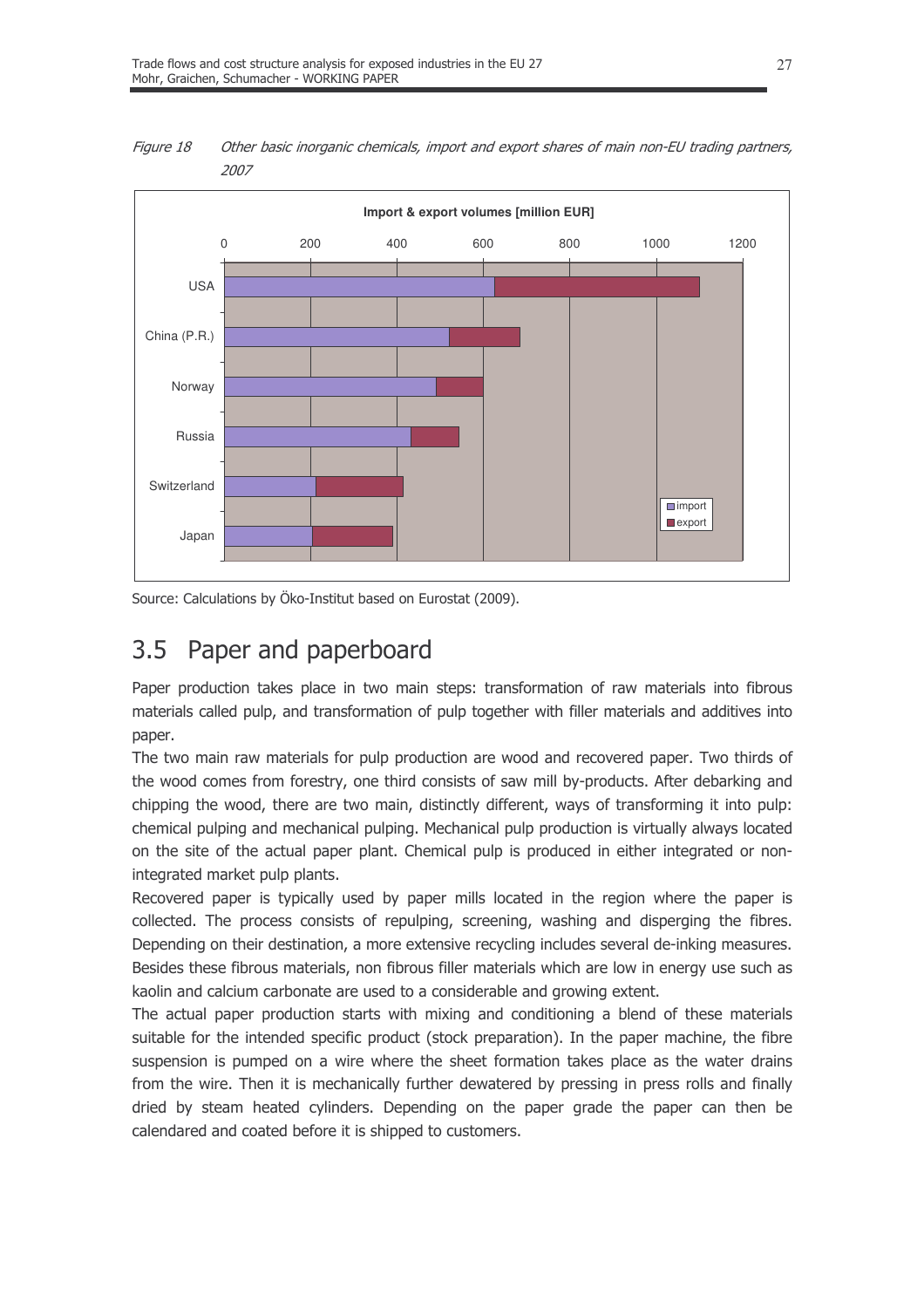In 2006 30% of worldwide paper was produced in Europe (including Norway and Switzerland), 36% in Asia and 27% in North America. Within Europe Germany is the largest paper producer, followed by Finland, Sweden, Italy and France. The German paper industry exhibits a rather high recovered paper utilization rate (66%) compared to the EU-25 average (48%). Indeed, the actual recovery rate of 77% is even more elevated (EU-25: 61%) (VDP 2007). Finland and Sweden are the main European producers and exporters of pulp. Europe is a net importer of pulp and a net exporter of paper (CEPI 2008).

Typical energy use for the various processes and process steps in the pulp and paper production is displayed in table 5. The share of biomass in the primary energy consumption in the European pulp and paper industry is 52%. This is mainly due to the use of black liquor, a by product of chemical pulping which is burnt to produce heat and electricity (CEPI 2008).

| <b>Process</b>                                                                                | <b>Product</b> | <b>Steam demand</b><br>(GJ/t of product) | <b>Net electricity</b><br>import (GJ/t of<br>product) |
|-----------------------------------------------------------------------------------------------|----------------|------------------------------------------|-------------------------------------------------------|
| Mechanical pulp                                                                               | Pulp           |                                          | 7.3                                                   |
| Thermo-mechanical pulp                                                                        | Pulp           | $-3.4*$                                  | 8.3                                                   |
| Market chemical pulp mill - softwood                                                          | Pulp           | 14.3                                     | 0.7                                                   |
| Market chemical pulp mill - hardwood                                                          | Pulp           | 13.0                                     | 0.9                                                   |
| Waste-paper preparation                                                                       | Pulp           | 0.3                                      | 0.7                                                   |
| Extensive waste-paper preparation                                                             | Pulp           | 0.5                                      | 1.2                                                   |
| Papermaking via paper machine (average)                                                       | Paper          | 5.1                                      | 2.2                                                   |
| Integrated chemical pulp and fine paper mill                                                  | Paper          | 19.3                                     | 2.8                                                   |
| - softwood                                                                                    | Pulp           | $12.1^{+}$                               | $1.8^{+}$                                             |
| Integrated chemical pulp and fine paper mill                                                  | Paper          | 16.1                                     | 2.5                                                   |
| - hardwood                                                                                    | Pulp           | $12.9^{+}$                               | $2.0^{+}$                                             |
| *negative sign reflects bonus for recovered heat<br>*Share of energy use attributable to pulp |                |                                          |                                                       |

Table 1 Typical energy use for pulp and paper production

Source: Graichen et al. 2008 based on International Energy Agency 2006

The breakdown of operational costs in the sector 'manufacture of paper and paperboard' (NACE 21.12; excluding pulp; see figure 19) exhibits a share of energy expenditure ranging from 8% (Hungary) to 29% (Lithuania). The value for Ireland is exceptionally low for 2006, which might be due to the low degree of specialization (66% share of the principal activity in turnover); in 2001 and 2002 the degree of specialization was around 90% and the share of purchases of energy products in total expenditure 13% (2001) and 7.5% (2002). The share of personnel costs range from 7% (Hungary and Slovakia) to 19% (Denmark).

The analysis carried out by the European Commission (2008b) distinguishes eight typical products in the sector of paper and paperboard (and additionally six types of pulp). The  $CO<sub>2</sub>$ cost to product price ratio for paper products ranges from 2%-9% whereas for pulp the values are within this range at the upper end (7%-9%).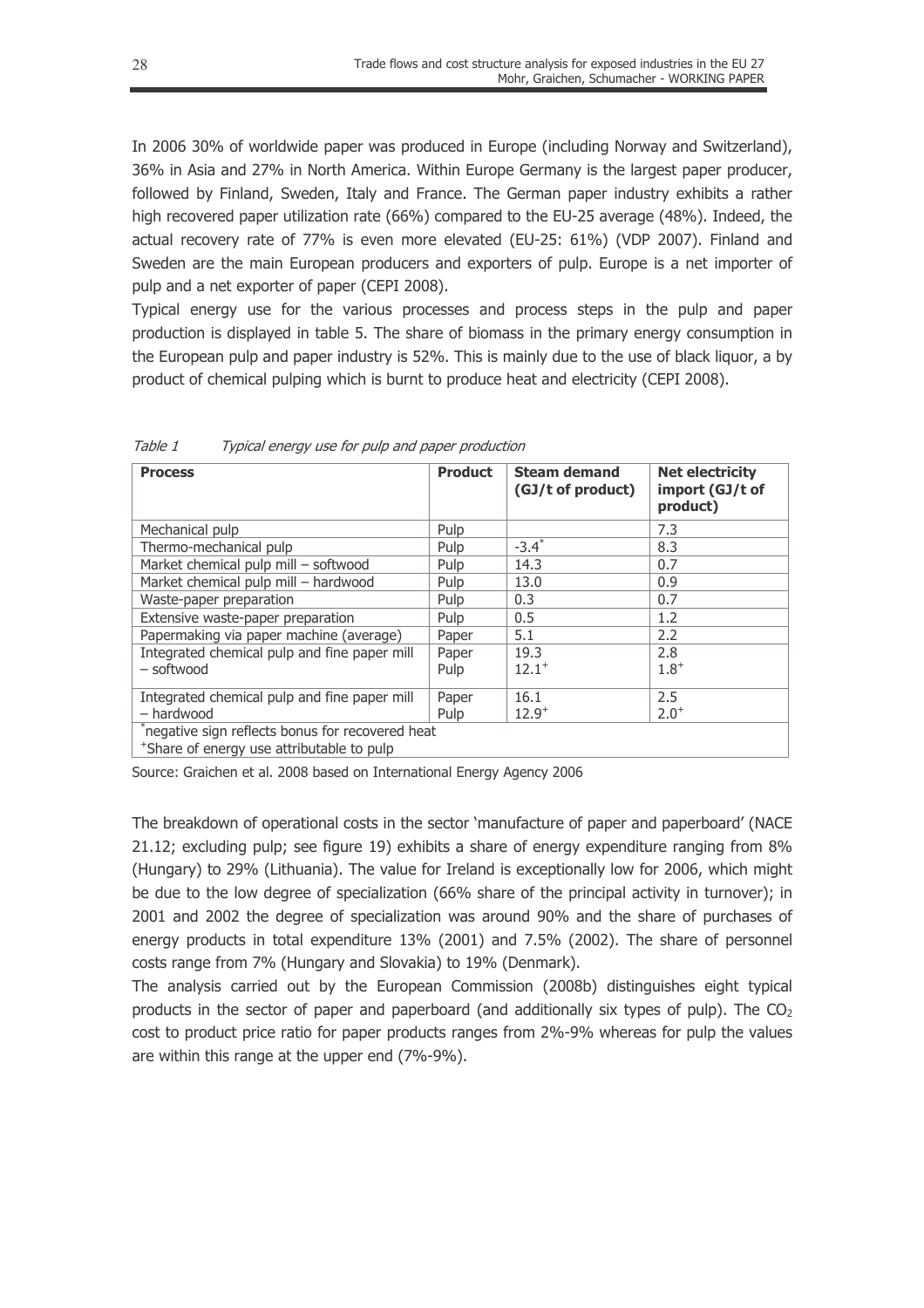

Figure 19 Breakdown of operational costs in the EU production of paper and paperboard (2006)

Note: Only EU Member States with complete data are included. Source: Eurostat, SBS (date of extraction 14 January 2009)

Trade in paper and paperboard (NACE 21.12) claims the median position of the five sectors. Its size is about one third in relation to iron and steel, but four times as high as the one of fertilizers and nitrogen compounds. It has risen by 16% from 83,499 million EUR in 2003 to 96,970 million EUR in 2007 (see table 2). The share of intra-EU trade has been quite stable at 80% over this period. The six main non-EU partners are the USA, Switzerland, Russia, China (P.R.), Norway<sup>5</sup> and Turkey, which make up 10%, i.e. 10,102 million EUR or half of non-EU trade in 2007 (see figure 20).

<sup>5</sup> Norway's potential comparative advantage will disappear by the time of being part of the EU ETS.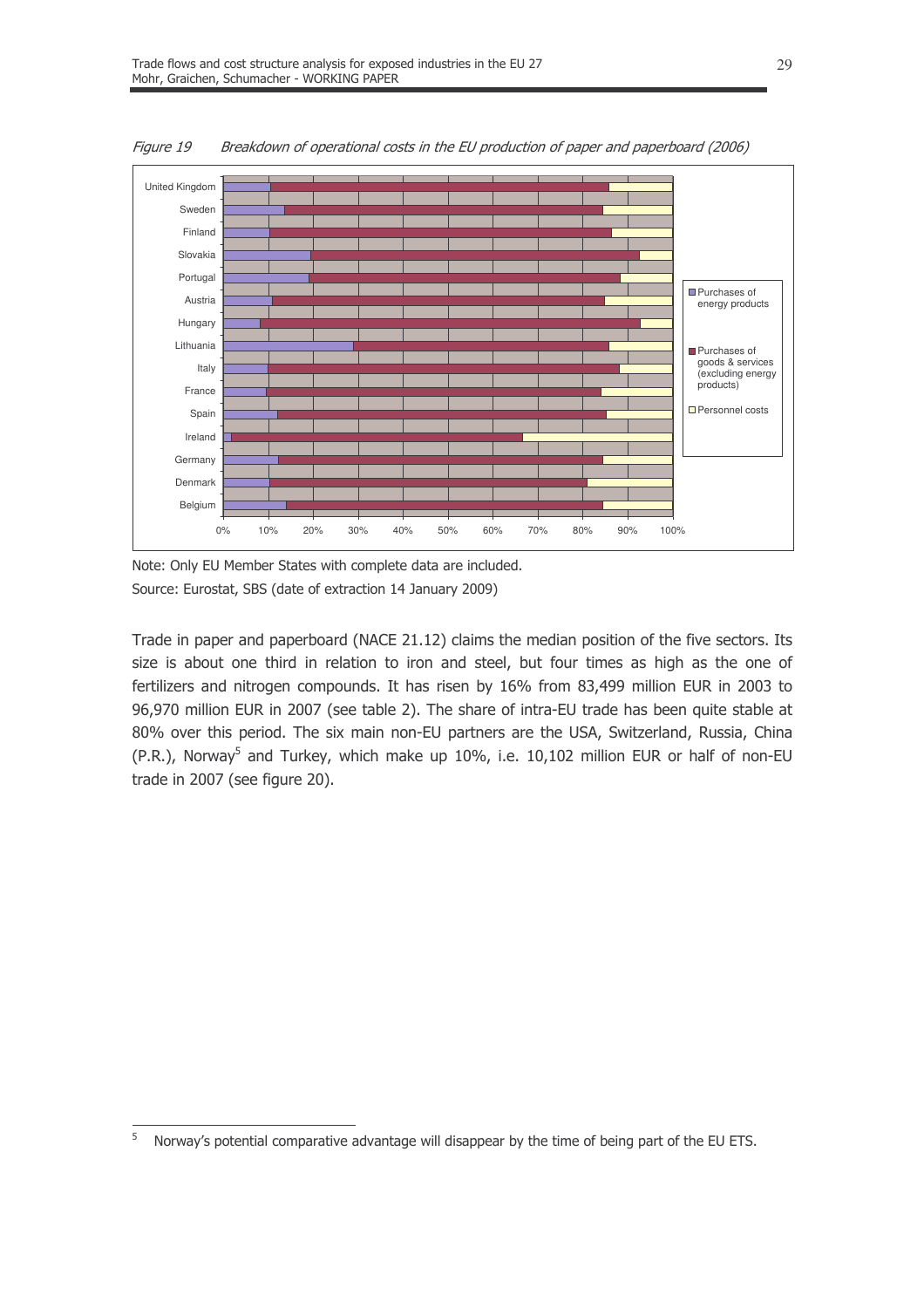

Figure 20 Paper & paperboard, main non-EU trading partners, 2003-2007

Source: Calculations by Öko-Institut based on Eurostat (2009)

The structure of non-EU trade in this sector has been dominated by exports (74%), whose main destinations are the USA, China (P.R.), Russia, Switzerland and Turkey. Imports mainly come from Switzerland, the USA and Norway (see figure 21).



Figure 21 Paper & paperboard, import and export shares of main non-EU trading partners, 2007

Source: Calculations by Öko-Institut based on Eurostat (2009)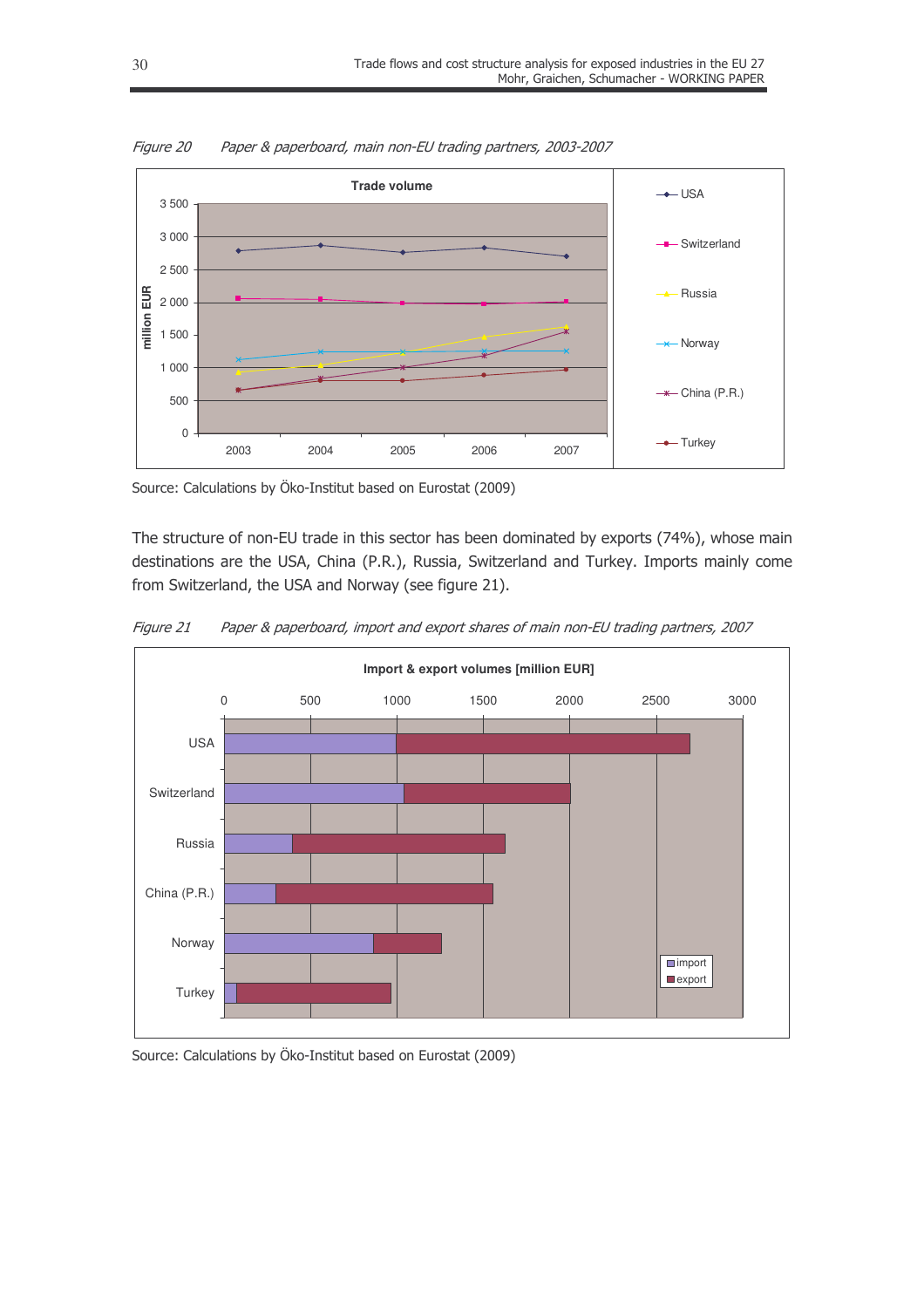## 4. Summary and conclusions

The EU proposal on the improvement and extension of the current EU Directive on Emissions Trading (2003/87/EC) provides a number of criteria to be taken into account to determine the risk of 'carbon leakage', i.e. (re)location of greenhouse gas emitting activities from the EU to third countries where industry is not subject to carbon constraints and thereby increasing global emissions. These include indicators for the increase in production costs induced by the EU ETS and for trade intensity with non-EU countries. The two quantitative criteria (complemented by several qualitative criteria) define whether a sector or sub-sector is deemed to be exposed to a significant risk of carbon leakage and therefore may qualify to benefit from support measures such as free allocation or financial compensation.

The analysis of studies concerning carbon pricing effects shows that their results are mainly comparable, even though the indicators differ slightly from the directive's definition. Most of these analyses point out that distortion of competitiveness is likely for a small number of sectors only. According to the analyses' results this paper dealt with the five potentially most exposed sectors, i.e. aluminium, basic iron and steel and ferro-alloys, fertilizers and nitrogen compounds, other basic inorganic chemicals and paper and paperboard. A number of other sectors differ to a varying extent for the indicators of value at stake and trade intensity, depending on the methodology and geographical coverage used. The denomination as exposed is subject to the respective thresholds and greatly influenced by two basic assumptions: the  $CO<sub>2</sub>$ price and the pass-through rate on electricity prices.

The analysis of cost structures shows that even between EU countries the expenditure for the purchases of energy and energy products, a proxy to the impact of carbon pricing on the production cost, differs widely. The specific energy used for production varies due to different production processes as well as due to the efficiency of the installations. Additionally the analysis of the cost structure at NACE 4-digit-level masks the differences of product mix between Member States. The interpretation of these figures is therefore very limited without further research. One major discussion, both scientifically and politically, in the upcoming months will therefore be the definition of sub-sectors to be assessed to qualify for special treatment in the European Emissions Trading Scheme. The sectors should also be chosen in a way that the potential for strategic optimization of allocation by installations claiming to belong to one or the other sector is small.

The analysis of trade flows allows for drawing four principal conclusions. First, the total trade volumes of the five potentially exposed sectors in the EU-27 have grown, in parts rapidly, during the analysed period. Since 2005 the basic iron and steel sector's trade volume equals the sum of the other four. However, trade intensities change only slightly. Thus, the growth of trade volume seems to be mainly driven by higher world market prices. Second, the shares of intra-EU trade in total trade have been rather constant for all of the considered sectors during this period. Third, the main trading partners of the EU-27 are similar across the sectors, or more detailed (see Annex B):

- in all of the five sectors the USA and Russia are major partners,
- in four sectors three countries, i.e. China, Norway and Switzerland, claim major parts,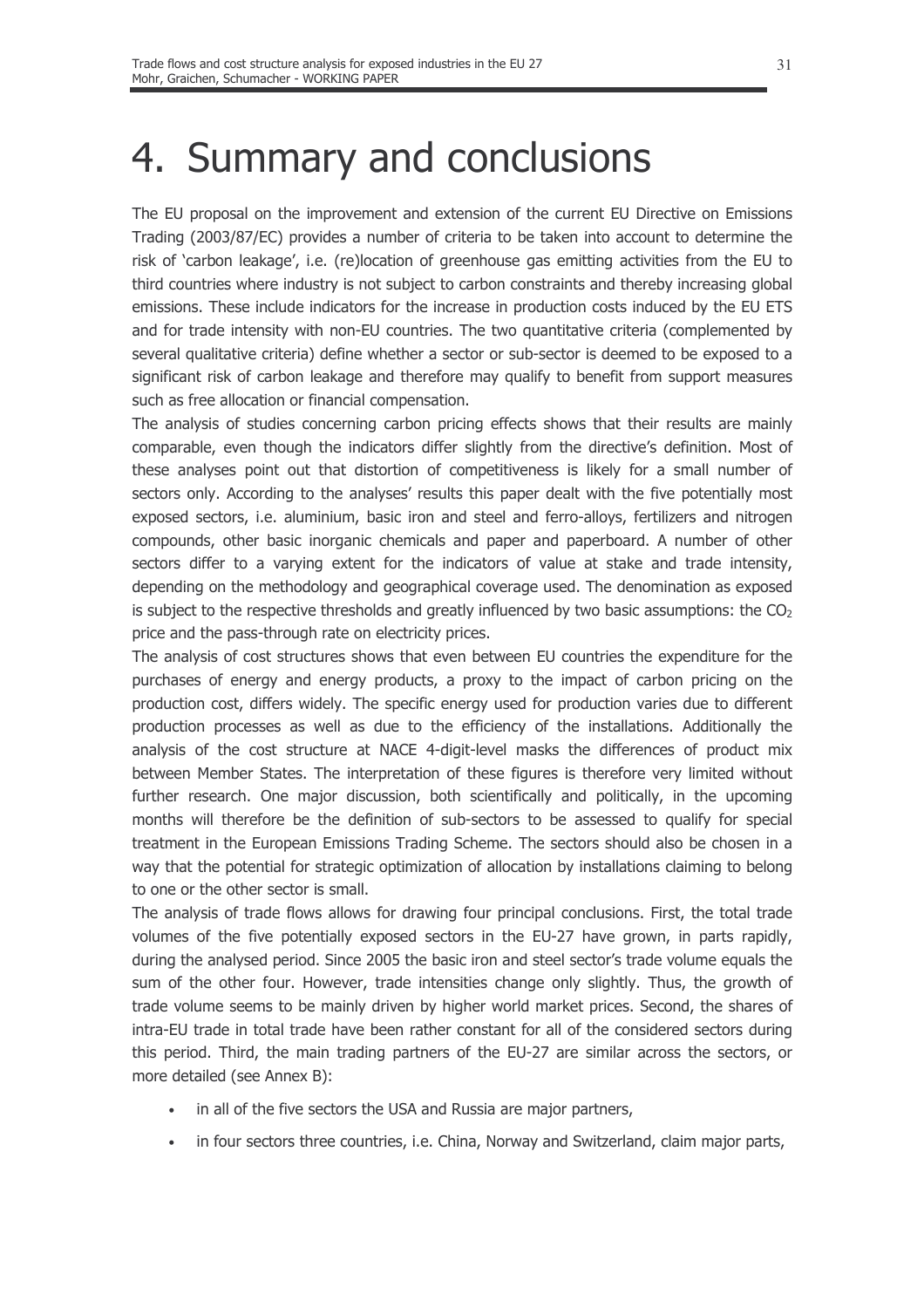- in two sectors Turkey plays a major role,
- six countries, i.e. Mozambique, Ukraine, Japan, Morocco, Eqypt and Israel claim a major position in one sector each.

Fourth, big changes of trade partners' positions have been rare during the period 2003 to 2007. Hereby, only the rise of China in the iron and steel sector is a particularly notable example. Starting from a fourth position in this sector in 2005 China is the main trading partner in 2007 due to sextupled imports into the  $EU<sup>6</sup>$ .

Beyond it, the introduction of the EU ETS in 2005 and its prevision mark roughly four years of carbon pricing effects for the period 2003 to 2007. It appears that during this time-span little has changed in the structure of trade flows of the five potentially exposed sectors.

The directive also calls for an assessment of the effect of climate and energy politics outside of the EU when considering exemptions from auctioning and financial compensation. The trade flow analysis illustrates that a comparable carbon constraint in a rather limited number of countries could change the picture significantly. Norway is a good example as it is going to be included in the EU ETS. Therefore the trade intensity analysis should normally exclude the trade to Norway (as well as Iceland and Lichtenstein) as these countries join the EU ETS and their industries have no comparative advantage compared to other EU industries anymore.

Finally, when deciding on which sectors are highly exposed to possible distortions in competitiveness and which measures should be implemented to address competitiveness and leakage it should be kept in mind that  $CO<sub>2</sub>$  costs are only one of multiple factors affecting companies' production and investment decisions. Other factors that may deserve detailed investigation include product differentiation and market segmentation within a sector (including specialty products), close cooperation with domestic/European partners and intra-firm trade, differences across countries in the costs for labour and other input factors, in infrastructure quality, transportation costs, political and legal environment, or exchange rate risks.

<sup>&</sup>lt;sup>6</sup> Imports from China to the EU: 948 million EUR (2005); 3,123 Million EUR (2006); 6,547 million EUR  $(2007).$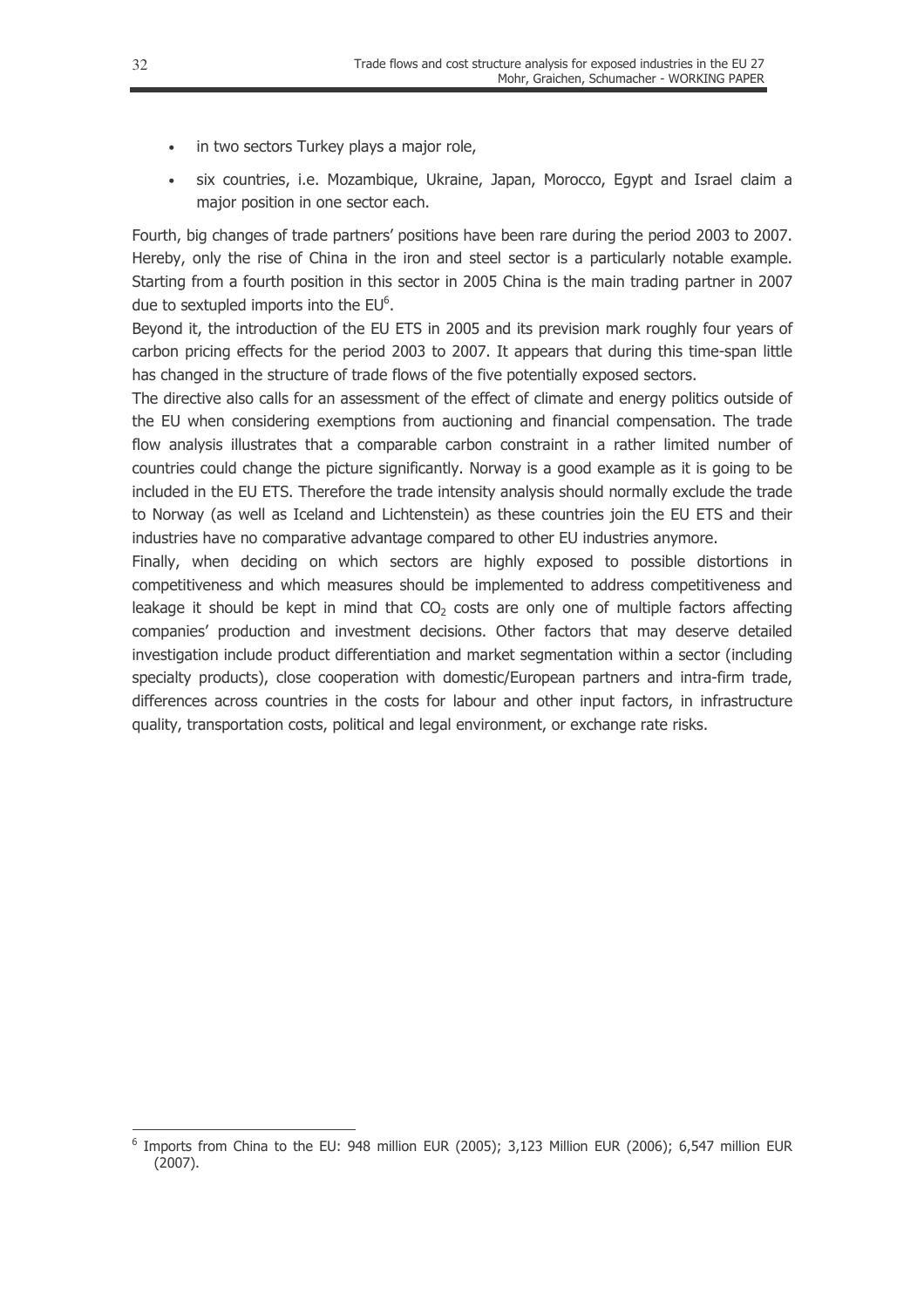# 5. Literature

Ad hoc meeting of the ECCP working group on emissions trading on Carbon leakage and auctioning, 11 April 2008.

http://ec.europa.eu/environment/climat/emission/2008\_04\_11\_agenda.htm

- Best Available Techniques Reference Document on the Production of Iron and Steel (BREF) (2001). Integrated Pollution Prevention and Control (IPPC), European Commission
- Bhattacharjee, P. K. (2006): Sustainable Fertilizer and Crop Production from Energy Security Perspective - An Overview. Paper presented at the annual AIChE Clearwater Convention, Clearwater, Florida, June  $9 - 10$ .
- CEPI (2008): Key Statistics 2007 European Pulp and Paper Industry, http://www.cepi.org/docshare/docs/1/BNCBIBCCEAELHNEKLPBABNANBDVCGOBOQ NV6SN4YBDTC/CEPI/docs/DLS/Key\_Statistics\_2007\_FINAL-20080703-00005-01-E.pdf
- de Bruyn, S.; Nelissen, D.; Korteland, M.; Davidson, M.; Faber, J.; van de Vreede, G. (2008). Impacts on Competitiveness from EU ETS - An analysis of the Dutch industry. CE Delft, Delft, 2008. www.ce.nl.
- Demailly; Quirion (2006): CO2 abatement, competitiveness and leakage in the EU cement industry under the EU ETS: Grandfathering versus output-based allocation. Climate Policy 6, 93-113
- European Commission (2008a): Commission Services paper on Energy Intensive Industries exposed to significant risk of carbon leakage - Approach used and state of play. Non-Paper, 26 September 2008.
- European Commission (2008b); Determination of energy intensive industries exposed to a significant risk of carbon leakage: first results of the quantitative analysis. Non-Paper, 21 November 2008.
- European Parliament (2008): European Parliament legislative resolution of 17 December 2008 on the proposal for a directive of the European Parliament and of the Council amending Directive 2003/87/EC so as to improve and extend the greenhouse gas emission allowance trading system of the Community (COM(2008)0016-C6-0043/2008-2008/0013(COD)), Strasbourg
- Eurostat (2009): Comext database, Structural Business Statistics
- GHK: Energy Efficiency and Use of Low Carbon Technologies, Study for DG Enterprise and Industry, 2007
- Gielen, D. (2007): The G8 Plan of Action and the Ammonia Sector. Presentation at the IFA IEA Workshop, Paris, 13 March 2007.
- Graichen, V. et al. (2008): Impacts of the EU Emissions Trading Scheme on the industrial competitiveness in Germany. Climate Change 10/08. Umweltbundesamt, Dessau-Roßlau, Germany.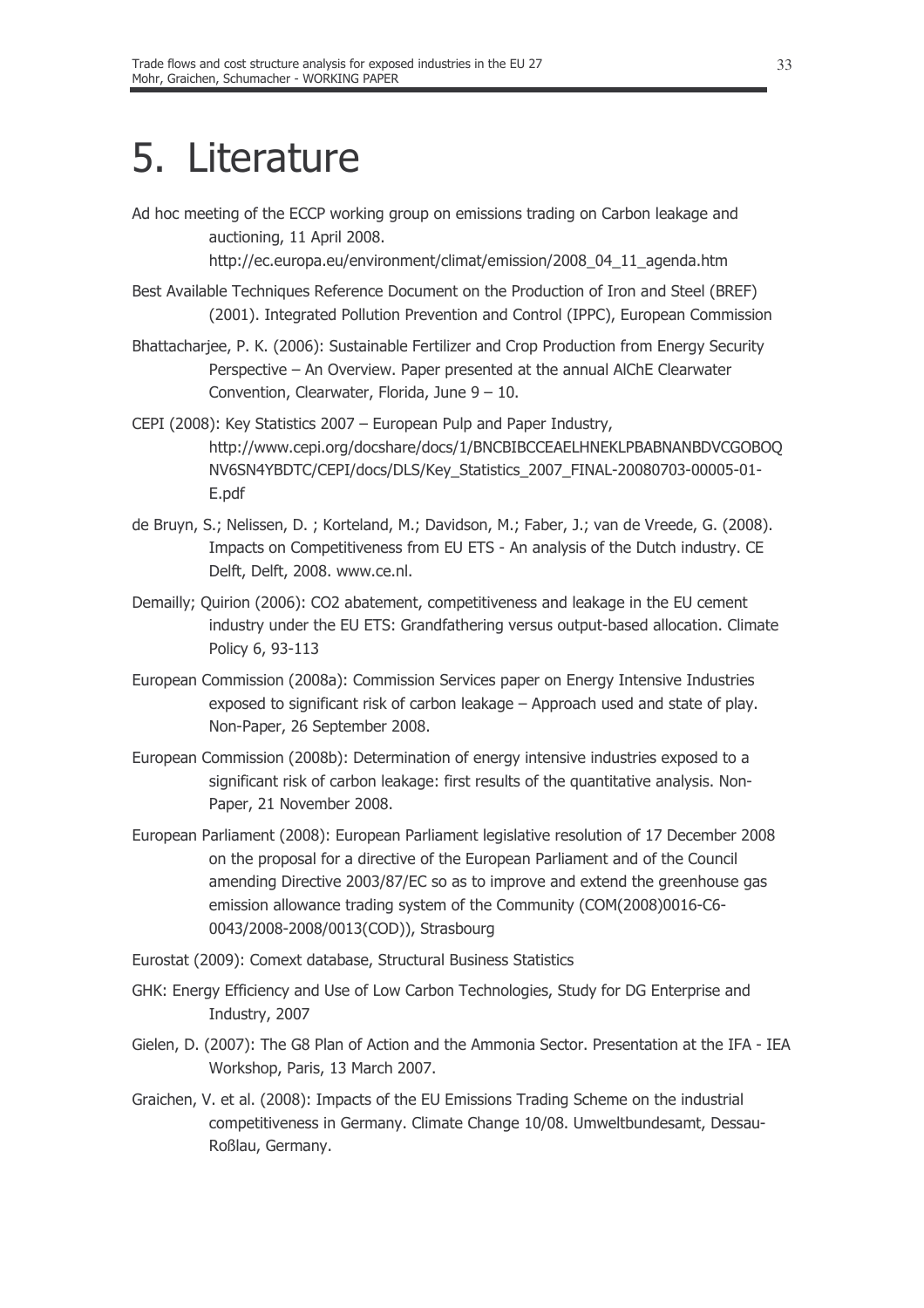- Grubb, M.; Neuhoff, K. (2006). Allocation and competitiveness in the EU emissions trading scheme: policy overview. Climate Policy 6.
- Hourcade et al. (2007): Differentiation and dynamics of EU ETS industrial competitiveness impacts. Climate Strategies Report, Climate Strategies 2007

International Energy Agency (IEA) (2006): Energy Technology Perspectives 2006. IEA, Paris.

- International Energy Agency (IEA) (2007): Tracking Industrial Energy Efficiency and CO2 Emissions, Paris
- Matthes, F. Chr. et al. (2008): Pilot on Benchmarking in the EU ETS, Report prepared for the German Federal Ministry for the Environment, Nature Conservation and Nuclear Safety and the Dutch Ministry of Economic Affairs, Berlin/Utrecht, May 2008 http://www.dehst.de/cln 099/nn 747694/SharedDocs/Downloads/EN/ETS/Perspecti ves EN/BM Pilot OekoInst Ecofys EN,templateId=raw,property=publicationFi le.pdf/BM Pilot OekoInst Ecofys EN.pdf.
- Neuhoff, K.; Matthes, F. Chr. et al. (2008): Role of Auctions for Emissions Trading. Cambridge
- Peterson, E. and Schleich, J. (2007): Economic and Environmental Effects of Border Tax Adjustments. Fraunhofer ISI Working Paper Sustainability and Innovation S1/2007.
- Rafigul, I.; Weber, Ch.; Lehmann, B.; Voss, A. (2005): Energy efficiency improvements in ammonia production-perspectives and uncertainties. Energy 30, 2487-2504.
- Reinaud, J. (2008): Competitiveness and Carbon Leakage: Ex-post evaluation of the EU ETS. IEA/OECD Information paper
- Roempp (2008): Chemisches Lexikon. http://www.roempp.com/index.shtml
- Statistisches Jahrbuch der Stahlindustrie (2005), verschiedene Jahrgänge. Wirtschaftsvereinigung Stahl, Verlag Stahleisen GmbH, Düsseldorf.
- Ullmann (2008): Ullmann's Encyclopedia of Industrial Chemistry. Online Version.
- Verband Deutscher Papierfabriken (VDP) (2007): Jahresbericht 2007. VDP.
- Walker N. (2006): Concrete Evidence? An Empirical Approach to Quantify the Impact of EU Emissions Trading on Cement Industry Competitiveness. School of Geography, Planning and Environmental Policy, University College Dublin. Working Paper.
- Worldsteel association (2008): World Steel in Figures 2008, 2nd Edition, Brussels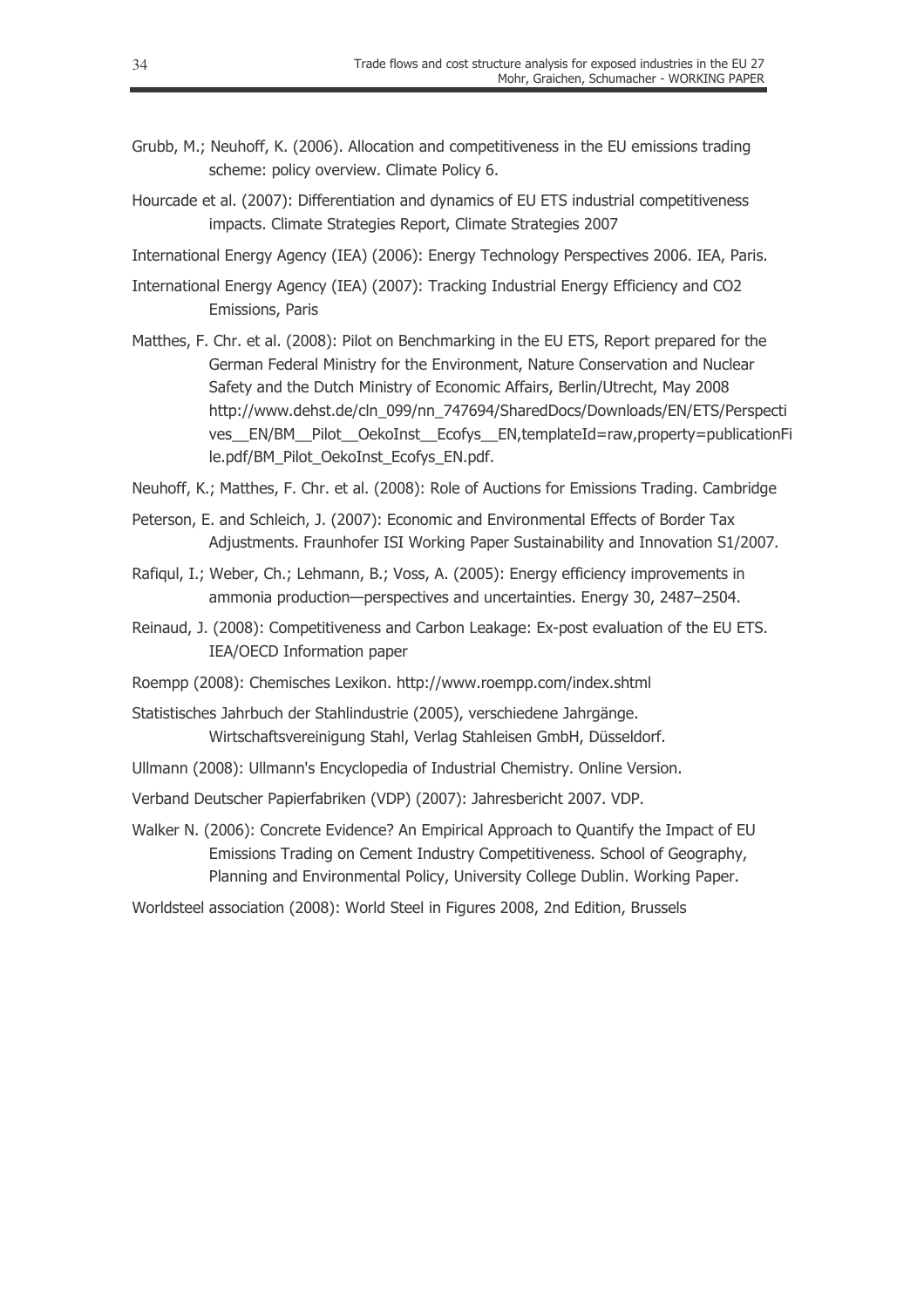## Annex A: Methodology, data capture and restrictions

The trade flow and cost structure analyses focus on those sectors that are potentially exposed to carbon leakage. Hereby, the sectoral denominations refer to the ones of the NACE<sup>2</sup> nomenclature, which has been used in previous analyses on carbon pricing effects on competitiveness.

NACE is the classification of economic activities in the European Community. Trade data, however, is surveyed according to products. Correspondingly, other nomenclatures exist which cannot be directly compared to activity data on production. To that effect, data from different classifications has to be merged. In this process, the selection and the conversion of nomenclatures are crucial factors. NACE was set in this context due to its deployment in previous studies on competitiveness. For trade data the Combined Nomenclature (CN) of the European Community was selected to be most suitable to be converted<sup>8</sup>.

However, general data restrictions remain, which mainly base on the problem of definite classification of activities and products in different nomenclature systems. These refer to:

- the survey and classification of economic activities per se,
- the conversion of trade data for products to classes of economic activities,
- the updating of nomenclatures.

Generally speaking, it has to be borne in mind that an industry makes (and imports/exports) some products that are the products of other industries.

Specific data restrictions might apply due to the setting of system boundaries of the sectors in question. This refers to the selection of NACE classes as the respective scope. In previous studies these were mainly used due to appropriate data availability. For some if not all sectors a further selection as well as a higher disaggregation of economic activity classes is actually needed in order to draw a more sophisticated picture of the potential carbon leakage problem. Though, this goes bevond the scope of this paper.

Furthermore, by merging CN and NACE the large selection of codes was chosen, i.e. in the case that a given CN code can be broken down between two or more NACE classes it was included. Therefore, the presented trade figures mark the upper limit.

<sup>7</sup> NACE (Nomenclature statistique des activités économiques dans la Communauté européenne) is the Classification of Economic Activities in the European Community.

<sup>&</sup>lt;sup>8</sup> The conversion is based on tables provided by Eurostat Unit G3 "International trade-Production".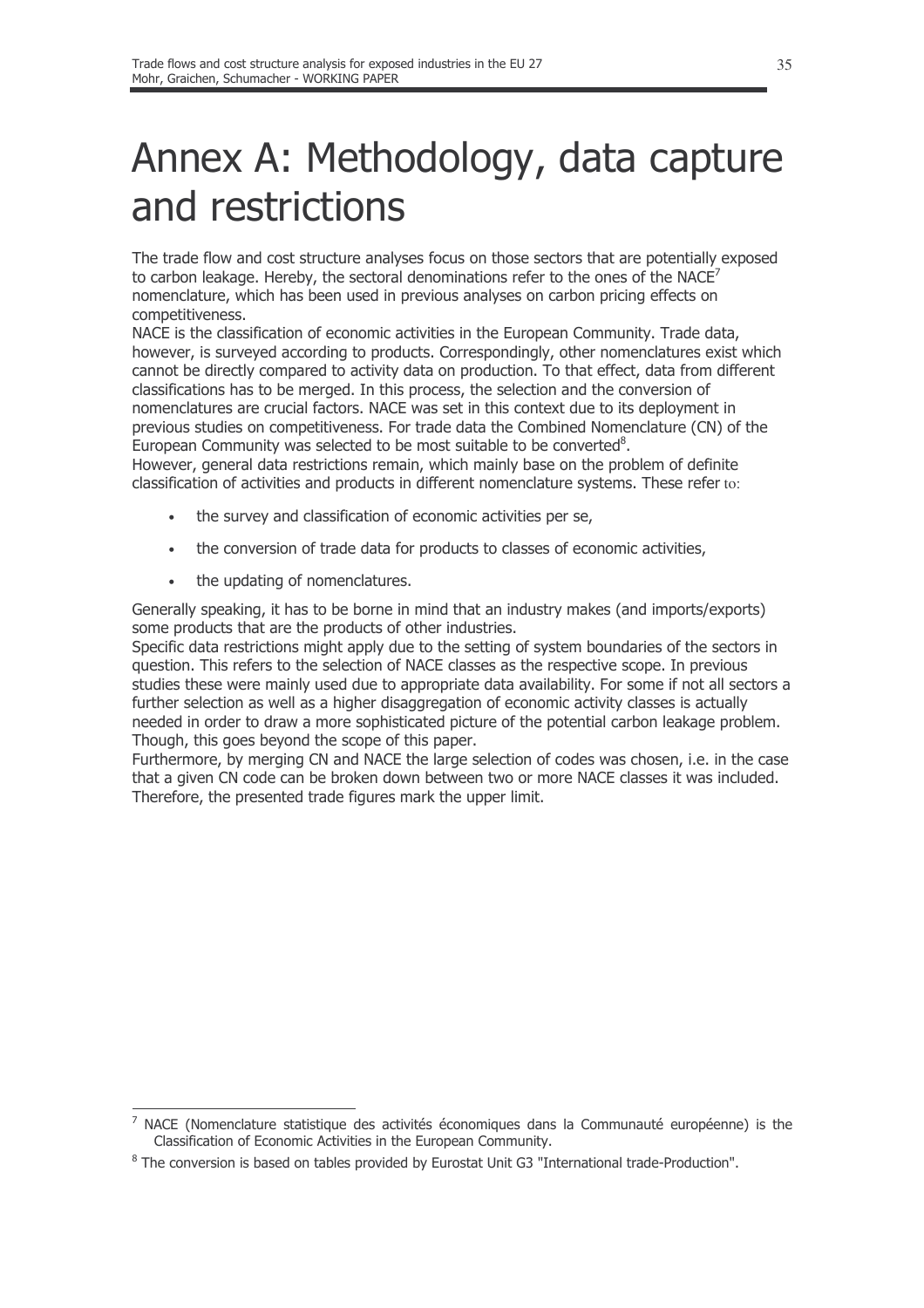## Annex B: Ranking by trade volume of the six main non-EU partners in the five potentially exposed sectors, 2003-2007

|                                                   | <b>NACE</b> | <b>USA</b> | Russia | China | Norway | Switzer-<br>land | Turkey       | Mozam-<br>bique | Ukraine | C&T not<br>specified* | Japan | Morocco | Egypt | Israel | Tunisia |
|---------------------------------------------------|-------------|------------|--------|-------|--------|------------------|--------------|-----------------|---------|-----------------------|-------|---------|-------|--------|---------|
| <b>Aluminium</b>                                  | 27.42       | 4          |        | b     |        | っ                |              |                 |         |                       |       |         |       |        |         |
| <b>Basic iron &amp; steel</b><br>and ferro-alloys | 27.10       | 4          |        |       |        | b                |              |                 | 5       |                       |       |         |       |        |         |
| <b>Other basic</b><br>inorganic chemicals         | 24.13       |            |        |       |        | (7)              |              |                 |         |                       | 6     |         |       |        |         |
| <b>Fertilizers &amp;</b><br>nitrogen<br>compounds | 24.15       | 3          |        |       |        |                  |              |                 |         |                       |       | 4       |       | 6      | (7)     |
| Paper &<br>paperboard                             | 21.12       |            |        |       | ⊿      |                  | <sub>b</sub> |                 |         |                       |       |         |       |        |         |

\* Countries and territories not specified for commercial or military reasons (within the framework of trade with third countries) - it cannot be said if this is a group or a single country

Source: Calculations by Öko-Institut based on Eurostat (2009)